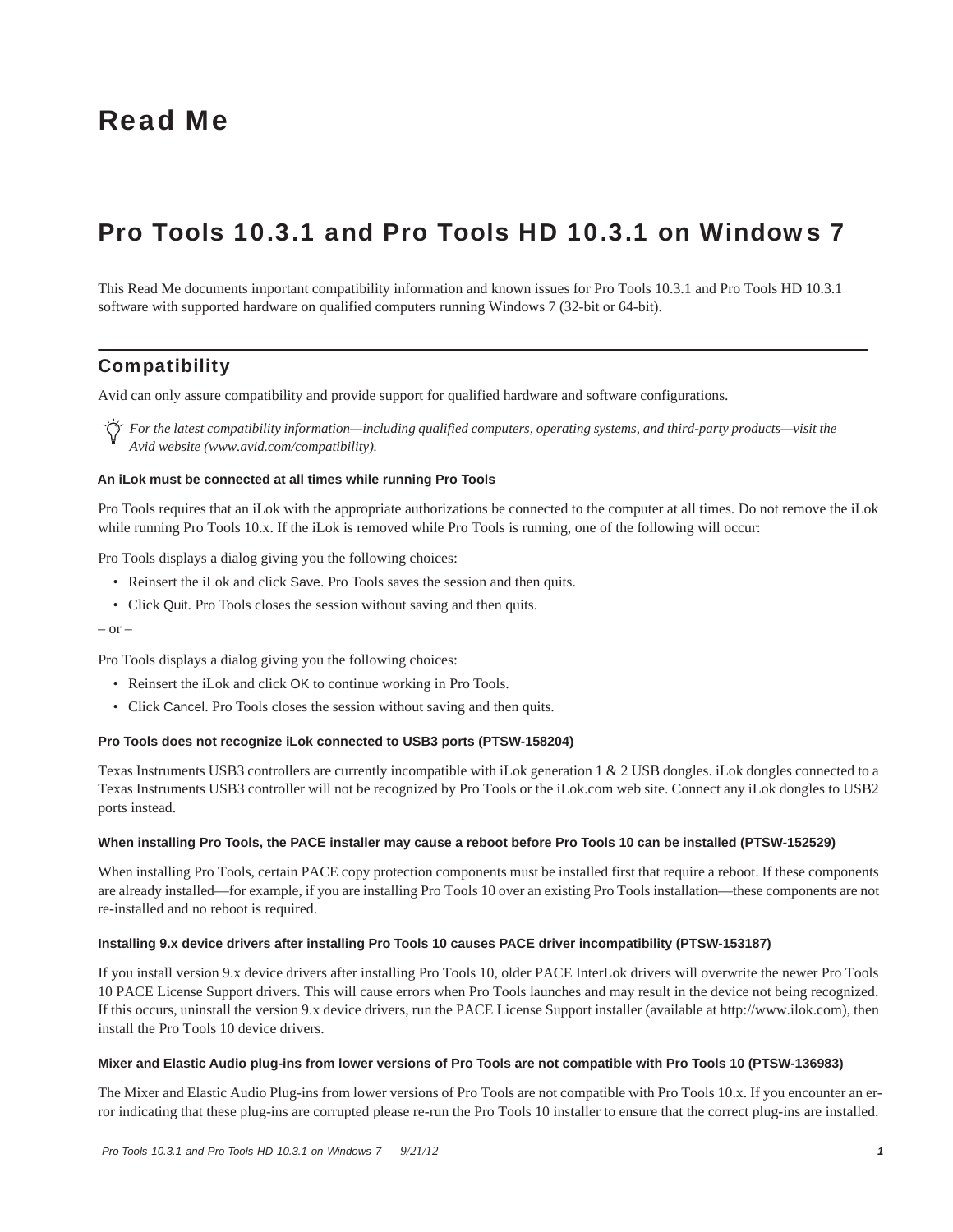#### **Automatic Update Notification will not connect through a proxy server that requires authentication (108837)**

Software Updater will not find an active internet connection when behind a proxy server that requires authentication to gain internet access. To work around this, the client machine with Software Updater needs to be moved out from behind the proxy or the proxy needs to allow HTTP access via port 80 without requiring authentication.

#### **Aero causes errors at lower HW Buffer sizes (103563)**

With Aero enabled in Windows, Pro Tools will not play back without errors at HW Buffer sizes of 128 and below. Turn off Aero if you want to use lower HW Buffer sizes.

### **Changing track output assignments takes a long time (102062)**

If your Pro Tools system uses a Mojo and a Magma PE6R4 expansion chassis, changing track output assignments can take between 4–8 seconds with a 24-bit, 96 kHz session. Pro Tools systems with a Mojo and other expansion chassis may also exhibit this behavior. In contrast, changing track input assignments, as well as deactivating and reactivating a track occurs almost immediately.

# **When installing Mbox family drivers, a warning appears indicating that there is not enough space available on the DVD drive (PTSW-158731)**

When installing Mbox drivers, if you encounter a warning that not enough space is available on the DVD drive, you can temporarily disable your DVD drive, install the drivers, and then re-enable the DVD drive.

#### **To disable the DVD drive:**

- **1** From the Start Menu, Right Click on Computer.
- **2** Choose Manage.
- **3** Click Device Manager.
- **4** Expand the DVD/CD-ROM drives by clicking the reveal triangle.
- **5** Right-Click on the DVD drive that appears.
- **6** Choose Disable.

# **VENUE FWx for FOH Rack, Mix Rack and SC48 is not supported in Pro Tools 10 (PTSW-151588)**

The initial release of Pro Tools 10 does not offer driver support for the VENUE FWx FireWire Option card compatible with VENUE FOH Rack, Mix Rack and SC48. Customers with these systems should continue to use Pro Tools 9 until further notice.

#### **VENUE systems with two HDx Option cards may not be recognized by Pro Tools HD Native systems (PTSW-142834)**

If a second HDx Option card is installed in a VENUE system, it may cause both HDx cards not to be recognized by Pro Tools on HD Native. A single VENUE HDx Option card is recognized properly by Pro Tools on HD Native, so for consistent performance it may be necessary to de-install the second HDx card.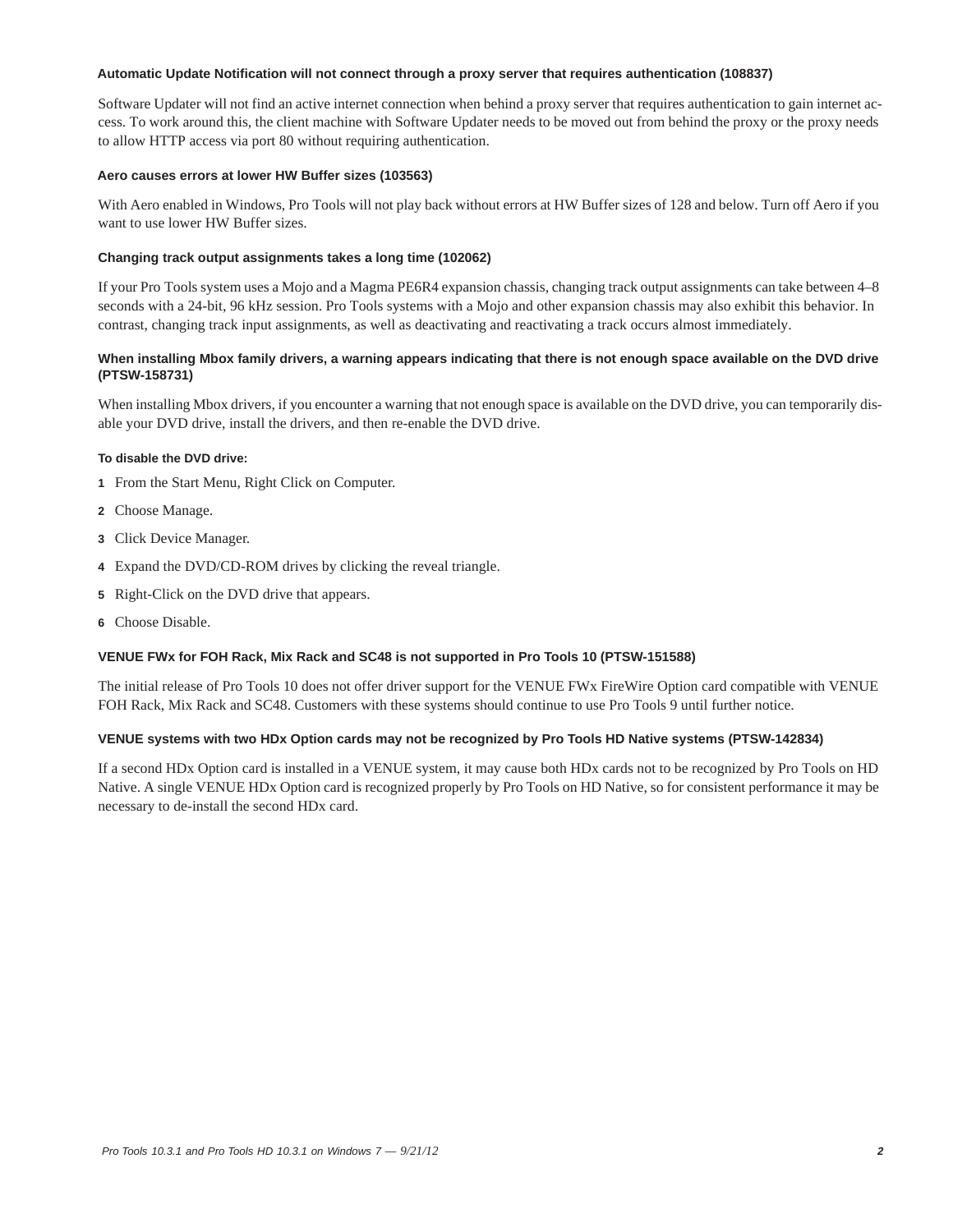# Issues Resolved in Pro Tools 10.3.1

**Unwanted data is no longer appended to the end of record passes under certain conditions. (PTSW-170032)**

**On Pro Tools HDX systems, 176.4/192kHz sessions are now free of unwanted noise in some specific mixer configurations. (PTSW-166529)**

**When zoomed into the sample level, waveforms whose clip start is off-screen now draw accurately (instead of one sample late). (PTSW-162497)**

**Clicking the Automation Follows Edit button now correctly causes the current selection to update to reflect the new state of the button. (PTSW-170044)**

**Automation breakpoints outside of a pasted selection area that match the edge values of the pasted automation (redundant breakpoints) are no longer modified when pasting. (PTSW-171725)**

**AudioSuite operations using the "Whole File" parameter no longer result in unwanted changes to audio data or cause Pro Tools to quit unexpectedly. (PTSW-170456, PTSW-170920)**

**In Dynamic Transport mode with Link Timeline and Edit Selection enabled, the playhead no longer moves to beginning of the selection. (PTSW-172367)**

# Issues Resolved in Pro Tools 10.3

# **Display**

**Waveform overviews now recalculate correctly after opening a session that was copied in Windows Explorer (for instance, copying a session from network storage to a local directory.) (PTSW-156992)**

**Waveforms are now drawn correctly in the Fades dialog when the start or end points are moved in from the edges. (PTSW-157852)**

**Pro Tools windows correctly display across multiple monitors with Windows 7. (PTSW-164911)**

# Playback and Recording

**A class of unexpected 9092, 9093, 9128, or 9129 errors no longer occurs. An error that caused the counters to incorrectly indicate a very high speed of playback or record no longer occurs. (PTSW-163794)**

**Input meters on HDX systems now properly indicate clipping. (PTSW-165661)**

**Scrubbing on tracks above 192 voices on HD Native no longer causes Pro Tools to quit unexpectedly. (PTSW-171347)**

# Destructive Punch

**Magic ID error is no longer encountered when using Destructive Punch in certain situations. (PTSW-156797)**

**Destructive Punch now works properly with interleaved audio files. (PTSW-163841)**

# Automatic Delay Compensation

**Delay Compensation may now be enabled for plug-in sidechains in the Operation preferences. (HDX hardware-accelerated systems only).**

# Automation

**Automation data can be pasted correctly when Automation Follows Edit is disabled. (PTSW-164539)**

**Pasting automation selections no longer creates unexpected ramps. (PTSW-158837)**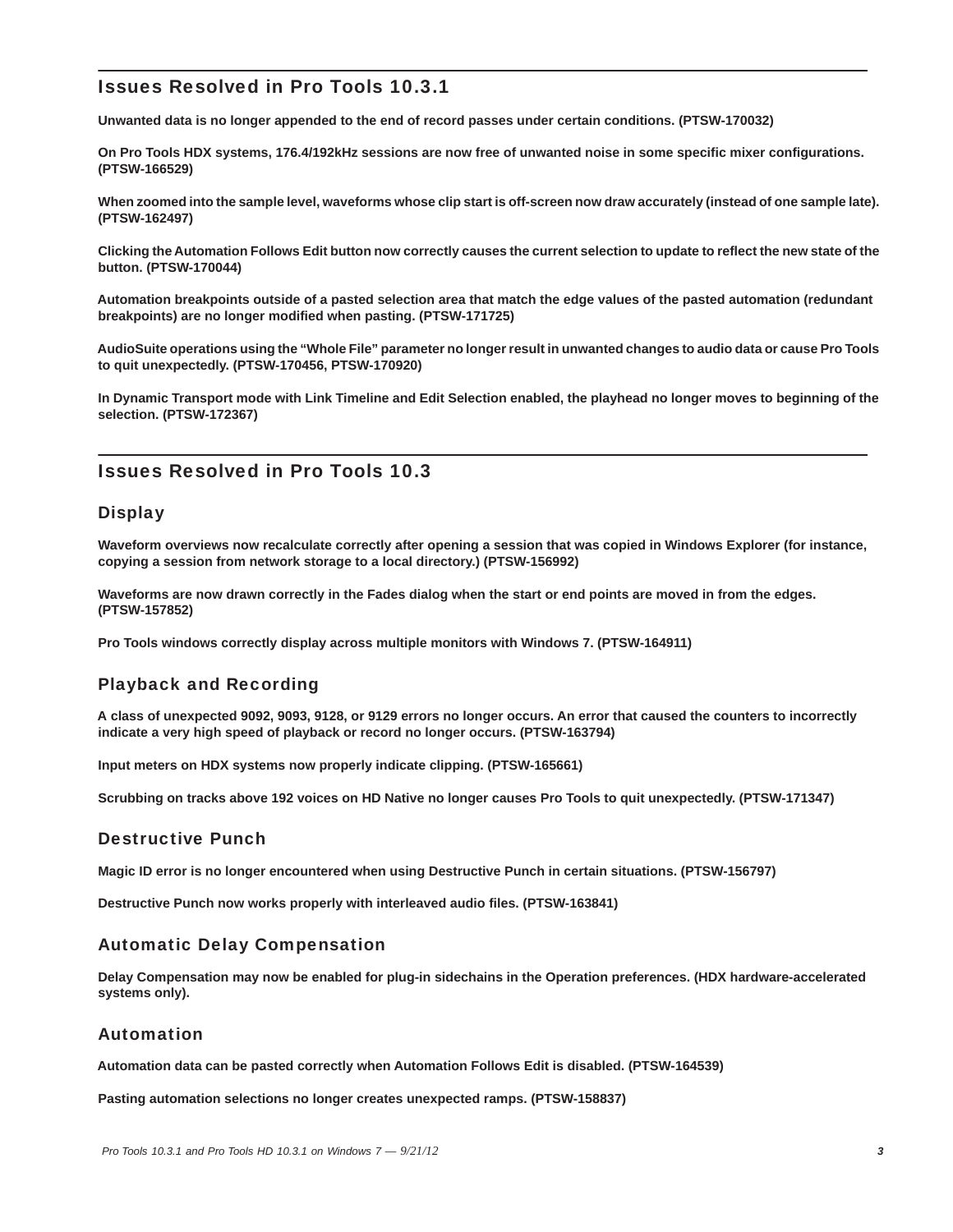**Trimming clips with automation no longer creates unexpected ramps. (PTSW-168444)**

**Automation trimming is now limited such that the lowest value can be trimmed up only to the maximum possible value, and the highest value can be trimmed down only to the minimum possible value. (PTSW-167044)**

**Spurious -9155 (automation too dense) errors have been resolved. (PTSW-158618)**

**Performance has been improved in Continuous Scroll mode when using the "All tracks in Volume view" key command Option + "-" (minus) (PTSW-163652)**

**Pro Tools no longer quits unexpectedly when coalescing volume automation to clip gain. (PTSW-164914)**

**Clip gain positions are no longer affected by the padding amount in Compact Audio dialog. (PTSW-163745)**

# Editing

**Nudging audio within a region no longer affects audio on undisplayed alternate playlists. (PTSW-138403)**

**Using the Object Grabber to duplicate one or more clips to a different location on the same track(s), either to the insertion point or by dragging, now correctly results in only the copied clips being object-selected, and not the originals. (PTSW-167253)**

**Elastic Audio Commit works correctly when there are tempo changes in the session. (PTSW-165797)**

# Plug-Ins and Processing

**Audio sync issues when rendering clip gain on clips with crossfades have been resolved. (PTSW-170425)**

**The Right-Click menu is now available for making the input (sidechain) active or inactive. (PTSW-166221)**

**Key input (sidechain) menu text is now italicized when made inactive with the Control-Command key command. (PTSW-166219)**

**Do To All and Do To Selected are now available for Key input menu active / inactive state.**

**Mod Delay III correctly recalls tempo sync settings on session open. (PTSW-165514)**

**Mod Delay III follows tempo changes correctly in Sync mode. (PTSW-165607)**

**Mod Delay III note value buttons work correctly in stereo link mode. (PTSW-166842)**

**Native Instruments Kontakt no longer causes Pro Tools menus to become grayed out. (PTSW-166474)**

**An error in "ViewsUOSWindow.MacCarbon.cpp Line 1817" no longer occurs with several third party plug-ins. (PTSW-168032)**

# System Usage Window

**The CPU Usage meter now displays CPU cycles required for communication with the HD Native and HDX PCIe cards. The meter is more accurate than before with these systems.** 

# MIDI

**MIDI data selection is now correctly based on the displayed location of the data, which is dependent on the "Display Events as Modified by Real-Time Properties" preference. (PTSW-161895)**

**MIDI CC data now displays correctly when the "Display Events as Modified by Real-Time Properties" preference is changed. (PTSW-142253)**

**Selecting notes with the marquee in Notes or Velocity view, after having done so in a previously opened session, will no longer cause crashes. (PTSW-164990)**

**A new preference has been added on the MIDI pane under Delay for External Devices: Notes and Controllers. When enabled, Pro Tools applies Delay Compensation to MIDI notes and MIDI controller data. This is helpful when monitoring external MIDI devices outside of Pro Tools.**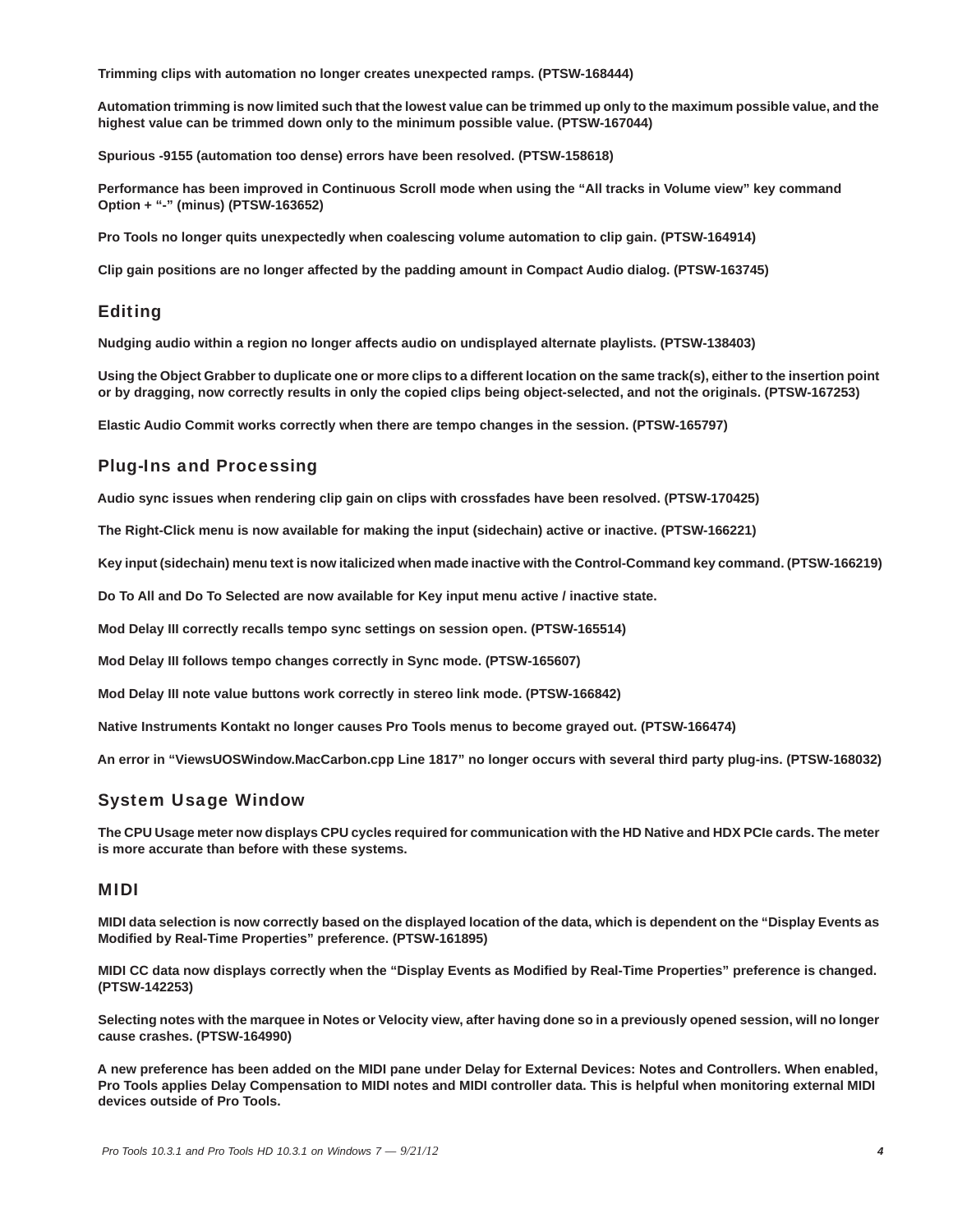# Control Surfaces

**The handling of ICON-specific session data has been optimized to improve performance of the Save Session command. (PTSW-164767)**

**On ICON worksurfaces, the LFE channel is available in 5.1 mode on the touchscreen surround panner. (PTSW-136779)**

**On ICON worksurfaces, when using the EQ III AAX plug-in, the "Q" knob for LF and HF bands in the EQ section now adjusts Q in bell mode correctly. (PTSW-165549)**

# Video and Synchronization

**All Satellite Link and Video Satellite systems now stop on the same location when rewound to the beginning of the session. (PTSW-161241)**

**Media Composer now stops in sync when Pro Tools is recording. (PTSW-161353)**

**Pro Tools stops sending timecode when a played selection ends. Devices receiving timecode stop correctly when Pro Tools stops. (PTSW-151199)**

**Locating from a 9-pin controller now reliably updates Pro Tools location. (PTSW-163261)**

**Spurious timecode values are not sent during certain transport command sequences. (PTSW-167405)**

# Known Issues

The following sections document known issues you may encounter when using Pro Tools 10.3 and Pro Tools HD 10.3, along with workarounds if they exist.



*For known issues specific to any of the software options for Pro Tools HD, see the Satellite Link Read Me, the Video Satellite Read Me, or the Video Satellite LE Read Me.*

# General Pro Tools Issues

**Clicking on a Pro Tools window that may be visible will not always bring Pro Tools to the foreground, especially if a process is running in Pro Tools (such as Bounce to Disk)**

If Pro Tools is not the foreground application, you can bring it to the foreground by doing one of the following:

- Click the Pro Tools icon in the Windows Taskbar.
- Press the Start+Tab keys to bring the Pro Tools application to the front.

#### **Playback of QuickTime video in Pro Tools may stutter or drop frames**

When monitoring QuickTime playback in the Pro Tools Video Window on the computer screen, the video image may stutter or drop frames. To improve results with QuickTime playback, try any of the following:

- Disable Continuous Scrolling.
- Close unnecessary UI windows.
- Try using the DNxHD codec.
- If you have an available PCIe slot in your computer, try using the following:
	- A supported Canopus video peripheral for QuickTime DV playback
- Consider using an Avid option that includes a video solution:
	- The Video Satellite option offers guaranteed performance for Avid video playback (QuickTime can also be used via AMA).
	- The Avid Mojo SDI peripheral offers guaranteed performance for standard-definition Avid video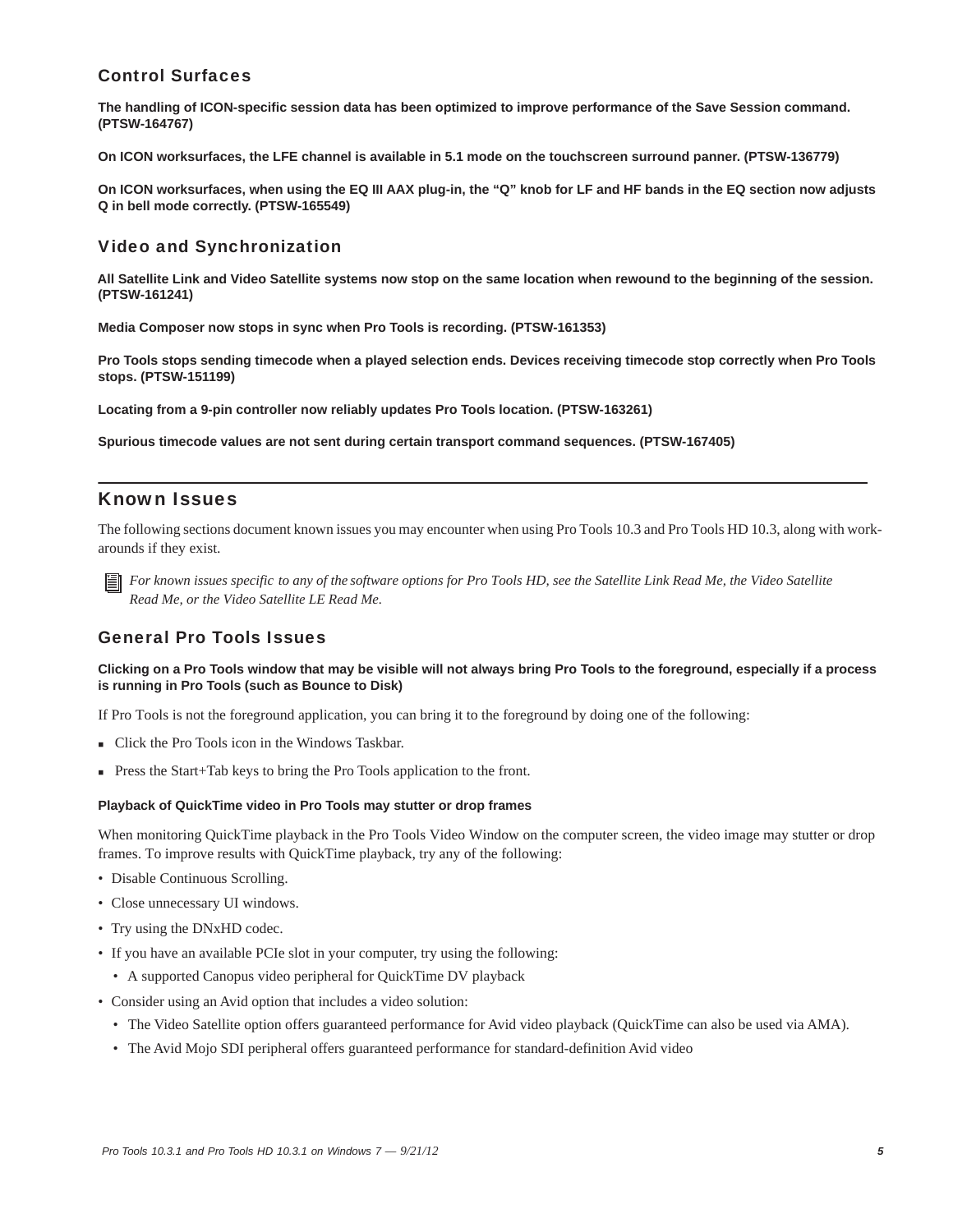#### **Pro Tools does not launch (58531)**

Pro Tools will not launch if hardware drivers are not installed or if there are no Inputs or Outputs set in the Control Panel for your audio interface. If Pro Tools does not launch, be sure the drivers for your audio interface were installed before Pro Tools installation. For M-Audio and some third-party interfaces, if the drivers are already installed, go to the Control Panel for your audio interface and make sure either the Analog or S/PDIF Inputs and Outputs are enabled.

# **Trying to load a session from an unmapped network drive results in the error: "Pro Tools application has stopped working" (PTSW-125913)**

When trying to load a session from an unmapped network drive, the error "Pro Tools Application has stopped working" will occur. To avoid this problem, be sure to map the network drive to a drive letter, set up the drive as transfer volume, and then open the session.

### **Pro Tools fails to launch with Music Production Toolkit installed (PTSW-121443)**

Music Production Toolkit is not supported for use with Pro Tools 8.0.4 and higher. Please use Music Production Toolkit 2. For more information, see: http://www.avid.com/US/products/music-production-toolkit-2.

### **Synchronizing to external clock with a different sample rate from the session results in the following error: "The current playback engine does not support a sample rate of 44.1 kHz" (PTSW-127065)**

In certain circumstances, attempting to synchronize to an external clock that has a different sample rate than the session may result in the following error: "The current playback engine does not support a sample rate of 44.1 kHz." If this happens, correct the sample rate mismatch and re-select the correct clock rate.

#### **Default drive defragmenting task corrupts audio files (PTSW-47104)**

If Pro Tools is allowed to sit open and idle after 12:00 AM on Wednesdays, Windows will run a scheduled disk defragmentation task at 1AM which can result in corrupted session or audio data. Avid recommends either disabling the scheduled disk defragmentation task or making sure Pro Tools is not open if a scheduled disk defragmentation task is pending.

# **Windows 7 Systems do not support double-clicking to launch Pro Tools session or installer on external FireWire HFS+ drive (PTSW-35457)**

On Windows 7 systems, if the session or installer is located on an external FireWire HFS+ drive, you cannot double-click on it to launch the session or installer. To launch a Pro Tools session located on an HFS+ drive, launch Pro Tools first, and then use the Open Session command in the File menu to open your session. For Pro Tools installation, copy the installer onto an internal drive, and run the installer from there.

#### **Session Notes dialog frequently appears when opening sessions (PTSW-163563)**

The Session Notes dialog frequently appears when opening sessions, but only reports that some paths are unavailable. You should be able dismiss the dialog and playback the session without incident, but you may want to check your I/O Setup to insure that only valid paths are configured.

# **Windows erroneously reports that Pro Tools has stopped responding**

Clicking on the splash screen while Pro Tools is launching can result in a Windows error stating that Pro Tools has stopped responding. Pro Tools is actually still loading normally and will finish launching if you just don't do anything or if you click "Wait for the Program to Respond."

#### **Session templates retain I/O Settings and some preferences, display settings, and window layouts (PTSW-47133)**

Pro Tools Session Templates retain the I/O settings and some of the preferences, display settings, and window layouts from the system on which the template was created. Consequently, created a new session based on a template restores several session properties from the original system. These properties are retained by Pro Tools until you change them or another session or template is opened that replaces them. This also means that if a new blank session is created after using a template, the properties from the template will be used for the new session.

The properties retained from templates include default track height, view settings, window size and position, and I/O Setup. You can update templates by making the desired changes, using the File > Save as Template command (be sure to select the "Install template in system" option), and then selecting the template you want to replace.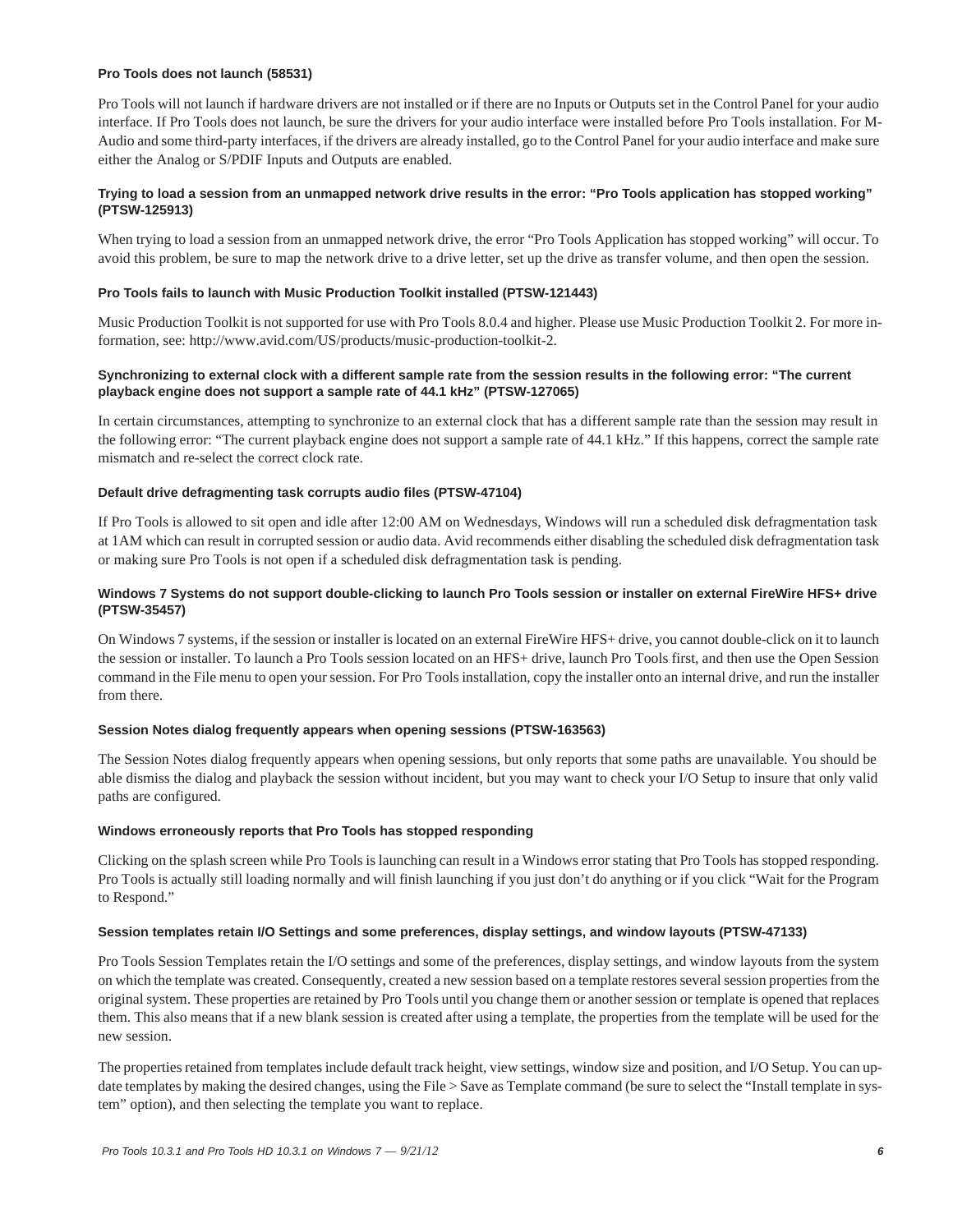### **Using the Save Copy In command to save to session formats lower than Pro Tools 10 converts all audio for sessions with interleaved files (PTSW-152737)**

When saving a Pro Tools 10.x session that has a mix of interleaved and non-interleaved (multi-mono) audio files to a lower session format (such as Pro Tools 7–9 ".ptf"), all audio files are converted (even if they are not interleaved).

#### **Opening sessions created with Pro Tools 7.4 or lower (PTSW-47133)**

When opening sessions created with Pro Tools 7.4 or lower in Pro Tools 8.0 or higher, all waveform overviews are recalculated. This is because Pro Tools now features 16-bit waveform overviews, so all old 8-bit overviews will need to be recalculated. This recalculation only needs to happen once.

# **Automation is replaced instead of overlaid when using Adjust Session Start Time to Match Source Start Time when importing session data (PTSW-149273)**

Automation can sometimes be replaced instead of overlaid when using Adjust Session Start Time to Match Source Start Time when importing session data. This issue may occur if the source session start time (of the session being imported) is earlier than the current session start time. This issue can be avoided if you instead import the session data from the session with the later start time into the session with the earlier start time. You must also not enable the Adjust Session Start Time to Match Source Start Time option, and select Maintain Absolute when prompted.

#### **Possible performance issues with new waveform overviews (PTSW-21224 and PTSW-21040)**

Calculating waveform overviews in Pro Tools 8.0 or higher may cause some one time issues with various operations. Once the overviews are calculated, system performance will return to normal. Areas where you may notice this are:

- Legacy Sessions (110041)—When opening Legacy Pro Tools sessions (lower than 8.0) for the first time, if you immediately start playback, you may encounter various errors advising you to increase the H/W Buffer size, or to delete tracks, or to remove some RTAS plug-ins. This is due to the fact that Pro Tools is re-calculating of the session's waveform overviews in the background. Pausing this task in task manager, or waiting until this task is complete, will resolve the issue. Once the waveform is calculated, you will not experience this issue again.
- Playback of Newly Created Clips (106801 and 106577)—You may notice a slight drop in normal playback performance immediately following a record take or after creating or importing new clips. This is due to the fact that Pro tools is calculating waveform overviews in the background, and is mostly only encountered when recording or creating many clips with long durations. Pausing this task in task manager, or waiting until this task is complete, will resolve the issue. Once the waveform is calculated, your session playback performance will return to expected levels.

#### **Waveform overviews disappear after editing metadata from the Workspace browser (PTSW-153258)**

If you edit metadata from the Workspace browser, audio waveform overviews may disappear from the Edit window. If this occurs, recalculate the waveforms or close and reopen the session. To avoid this issue, edit metadata from the Project browser instead of the Workspace browser.

#### **Start+L launches the Switch Admin User prompt instead of nudging cursor to the left (PTSW-17100)**

Start+L Key launches the Switch Admin User prompt instead of nudging the cursor to the left. As a workaround, enable Keyboard Focus (A...Z) and use the L key.

#### **CPU Usage Limit may be reached when Error Suppression is enabled (PTSW-50339)**

When enabling Error Suppression at CPU Usage Limit 85% or higher, it may be possible to overload your computer to a point at which it is no longer recoverable. To avoid this state, keep your CPU Usage Limit set to 80% or lower when Error Suppression is enabled.

#### **Screen redraw may slow down at higher CPU Usage Limit settings when RTAS Error Suppression is on (PTSW-50069)**

In some cases, you may experience a slowdown in screen redraw or background CPU tasks when RTAS Error Suppression is engaged and the CPU Usage Limit is set to 85 percent or above. If you encounter this behavior while using RTAS Error Suppression, open the Playback Engine Dialog and lower the CPU Usage Limit by 5 to 10 percent.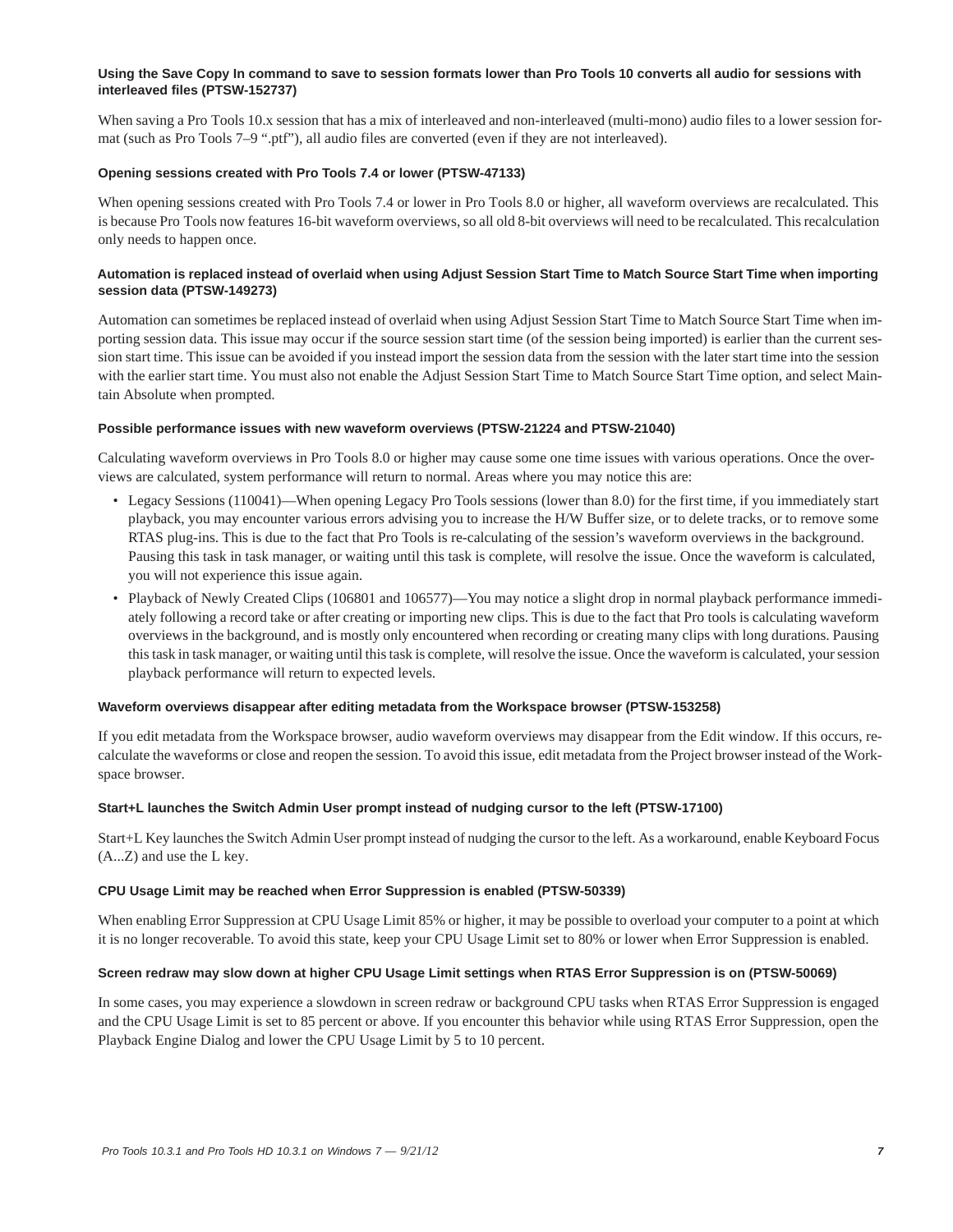#### **Scrubbing audio is offset by the overall system delay when Automatic Delay Compensation is enabled (PTSW-150138)**

With Automation Delay Compensation enabled, when scrubbing audio the output is offset by the overall system delay (displayed in the Session Setup Window). Large system delays cause a noticeable offset. To avoid this issue, you can disable Automatic Delay Compensation when you want to scrub audio for editing.

### **DestructivePunch may not behave correctly when using Automatic Delay Compensation (PTSW-157282)**

When using the Maximum amount of Delay Compensation, DestructivePunch may not behave correctly. To avoid this issue, do not use DestructivePunch with system delays over 4,096 samples at 48 kHz, 8,192 samples at 96 kHz, or 16,384 samples at 192 kHz.

# **Audio clips on tick-based tracks do not play at the correct tempo after opening a Reason song with a different tempo (PTSW-34086)**

Audio clips on tick-based tracks do not play at the correct tempo after opening a Reason song with a tempo that is different from the one in your session. To correct this, make any tempo change via the Conductor track or the Manual Tempo input and the clips will play back correctly.

#### **–9128 or –6031 DAE errors when using Sibelius 7 as a ReWire client with Pro Tools (PTSW-148554 and PTSW-149809)**

If you encounter –9128 or –6031 DAE Errors when using Sibelius 7 as a ReWire client with Pro Tools, try increasing the Hardware Buffer Size to 1024 samples in the Pro Tools Playback Engine (Setup > Playback Engine).

# **Cannot run Reason or Record as ReWire clients if they have not first been launched and set up as a standalone application (PTSW-133070)**

Reason and Record need to be launched and setup as a stand-alone applications before running them as a ReWire clients with Pro Tools. Do the following:

- Launch Reason or Record in stand-alone mode and follow the on-screen instructions.
- Quit Reason or Record.
- Launch Pro Tools and insert Reason or Record as a ReWire plug-in on an audio, Auxiliary Input, or Instrument track.

# **Scrub does not work when Input Only monitor mode Is active and a track Is record-enabled (59380)**

When Input Only Monitor mode is active and another track is record enabled, tracks will not scrub.

# **When importing audio from a network share, "file is unreadable" or other errors occur (PTSW-149570)**

When importing an audio file from a network share using the Import Audio dialog or a direct shortcut to the share, Pro Tools may display an error such as "The audio file is unreadable by Pro Tools" or "The mp3 cannot be imported because Quicktime is not installed," even though QuickTime is installed on the system. If this occurs, map a drive letter to the network share and use the drive letter in the Import Audio dialog to navigate to the audio file.

# **Importing MP3 or MP4 files without QuickTime installed (PTSW-61863)**

If Pro Tools has been run on a system on which QuickTime was not present, but then QuickTime is installed later, there is the possibility that Pro Tools has indexed QuickTime files as "Unknown." These files will remain as unknown even after QuickTime has been installed. If this occurs, either delete DigiBase Database files and try again, or navigate in the browser to any "Unknown" QT file and select "Update Database for Selected."

Conversely, if Pro Tools has been run on a system with QuickTime present, but then QuickTime is uninstalled, there is the possibility that QuickTime files have been indexed as known audio file types that can no longer be understood by Pro Tools since QuickTime is now absent. If this occurs, delete all database files and try again.

# **Pro Tools is not compatible with surround audio in QuickTime movies (67350, 67351, 67353)**

QuickTime 7 introduced the ability for QuickTime movies to have surround audio. Currently, Pro Tools is not compatible with Quick-Time movies that have more than two channels of audio. Pro Tools cannot import from, or bounce to, multi-channel QuickTime movies. Also, the audio in multi-channel QuickTime movies is not recognized in the Workspace browser.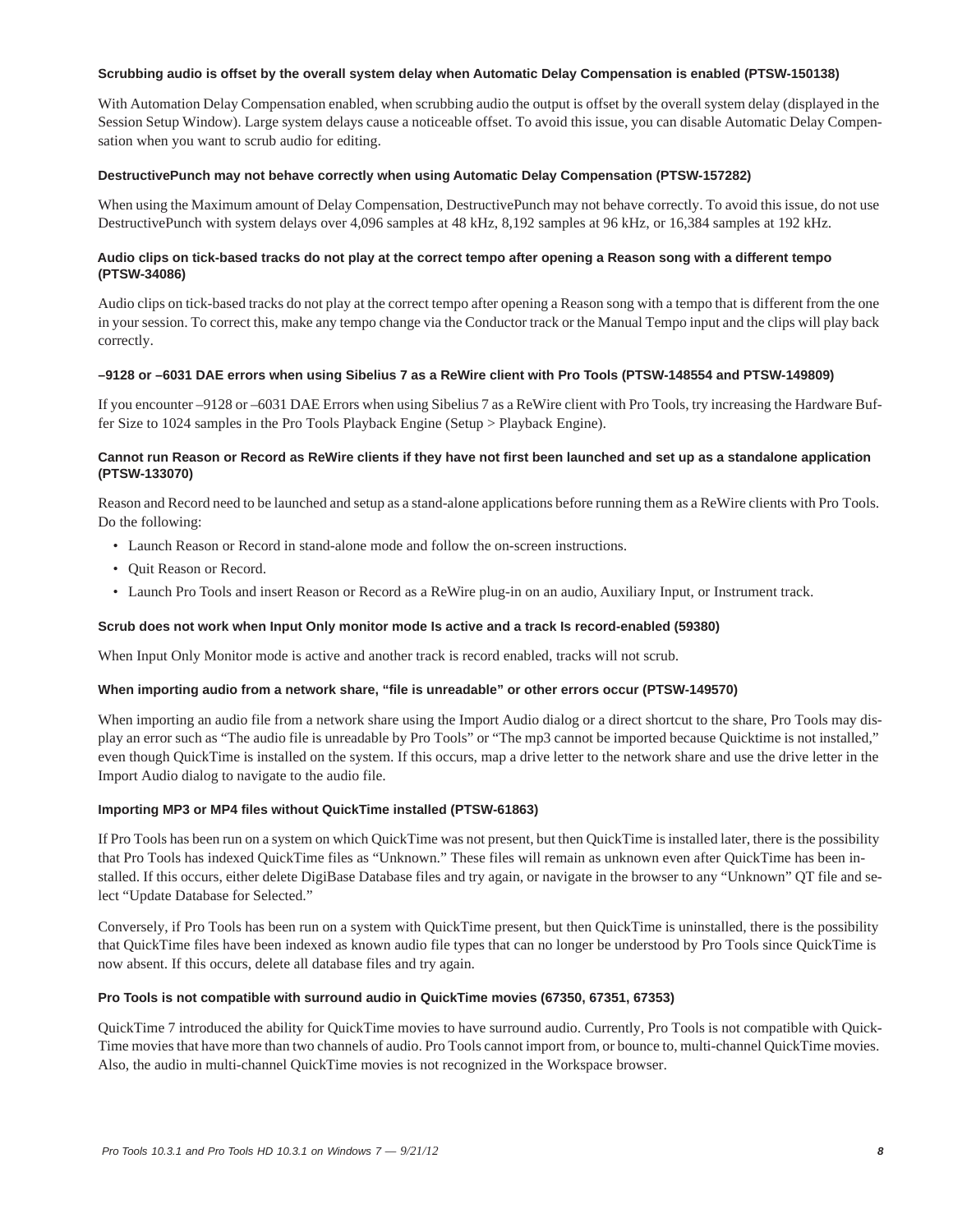#### **Some QuickTime audio formats cannot be imported (58792, 73064)**

The audio from QuickTime movies with Apple Lossless or AMR audio compression cannot be imported into Pro Tools. Use QuickTime Pro or another application to convert the audio to another format prior to import.

### **Apple lossless codec is not supported for Bounce to QuickTime Movie (75224)**

Pro Tools 7.3 and higher does not support the Apple Lossless audio codec. Choosing it from the Bounce to QuickTime Movie Audio Compression dialog will result in a movie without usable audio.

### **Bounce window appears to freeze during Bounce to Disk (PTSW-132540)**

With some Pro Tools audio interfaces (such as Eleven Rack) and some M-Audio devices (such as Fast Track Pro), the Bounce window appears to freeze during Bounce. While the window appears to not be working, but in fact the Bounce will complete successfully if you allow it enough time to finish. To avoid this issue entirely, make sure that your audio interface is not selected as the default output device in the Windows control panel.

#### **Issues with Kensington mouse and drivers**

The following may occur when using a Kensington mouse with Pro Tools:

- Alt key sticks when Zooming (61823)
- Stuck Shift Key (62376)
- Stuck Control Key (61830, 62066, 61980, 61988, 62348, and 62559).

To clear stuck keys, press them again. If problems continue, try removing the Kensington drivers.

#### **Accessing Playback Engine after opening a recovered session (54319)**

A recovered session from the "Session File Backups" folder must first be saved with a new session name before it is possible to access the Playback Engine dialog.

# **Error message "Could Not Complete Your Request because the System Cannot Find the File Specified (2)" (50454 and #50457)**

This message can appear while logged into a non-administrative account and doing either of the following:

- Performing destructive AudioSuite processing
- Locking files in the Workspace browser

This is possibly because the audio file has read-only permissions. In order to correct this, you must be able to log into an administrative account in Windows and change the permissions of the audio file so you have full read and write access to the audio file. If you do not have administrative access of the computer, then you must either contact the administrator of the computer to resolve this problem, or use the File > Save Copy In command to create a copy of the session with all of its audio files.

#### **Recalculating overviews while logged into a non-administrative account (50537)**

Recalculating overviews of audio files while logged into a Non Administrative account may cause the following error in the Task window in Pro Tools: "Access denied. (5)." This is probably caused by the audio files having read-only permissions.

In order to correct this, you must be able to log into an administrative account in Windows and change the permissions of the audio file so you have full access to the audio file. If you do not have administrative access of the computer, then you must either contact the administrator of the computer to resolve this problem, or use the File > Save Copy In command to create a copy of the session with all of its audio files.

#### **Performing commands that require saving a session on a non-administrative account (53335)**

When logged in as non-administrative user, and opening a session which was copied from CD-ROM (or external hard drive) onto the system, executing any command which causes Pro Tools to save the session will cause the Access to be denied. To resolve this problem, first save the session using File > Save As or File > Save Copy In.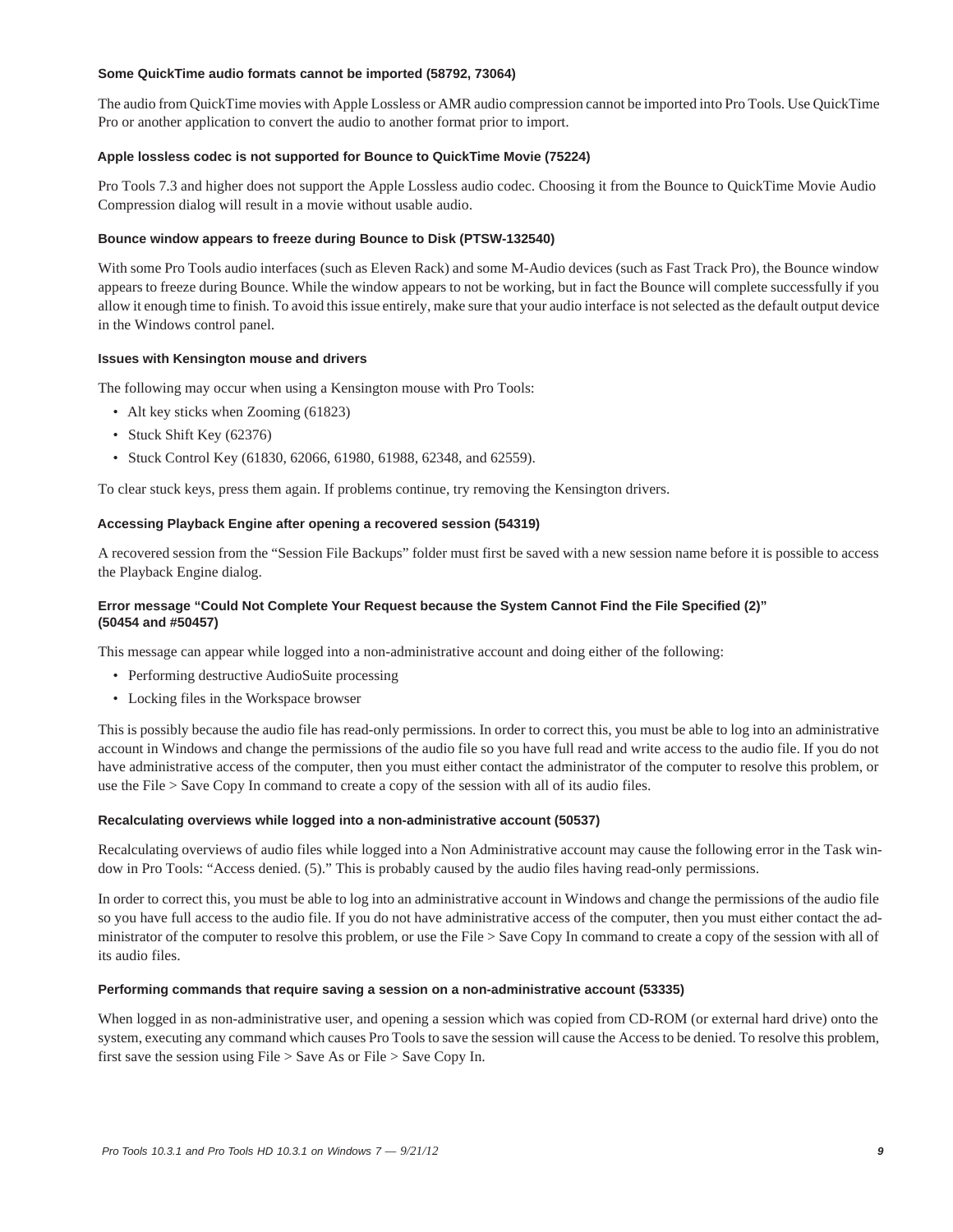#### **Groove Templates (43997)**

Pro Tools will be unable to retrieve custom Groove Templates that are saved in an incorrect directory. Groove Templates should be saved only within the "Grooves" folder.

# **Clip Groups can be dragged to tracks in Playlist view even though Clip Groups are not supported in Playlist view (PTSW-152707)**

It is possible to drag a clip group to a track in Playlist view even though clip groups are not supported in Playlist view. Normally, when switching to Playlist view from another track view, any clip groups on that track are automatically ungrouped. While clip groups dragged to tracks in Playlist view may appear to work properly, it is recommended that you ungroup them while in Playlist view to ensure proper behavior.

### **Importing tracks with Import Session Data clears the Undo queue (51775)**

It is documented in the Pro Tools Reference Guide that importing tracks through Import Session Data clears the Undo queue. More specifically, the Undo queue gets cleared when Main Playlist Option is set to "Import - Replace existing playlists." The Undo queue does not get cleared if the option is set to "Import - Overlay new on existing playlists" or "Do Not Import."

#### **Intermittent Shuttle Lock commands ignored (47155)**

Shuttle Lock commands are occasionally ignored. Click once on the Transport pop-up and the functionality will return.

#### **Automation window update when writing automation (PTSW-46747)**

When writing automation on Volume, Pan, and so on, the corresponding buttons in the Automation window provide no indication that automation on the related control is being written. You will need to observe the automation buttons on tracks in Mix or Edit windows to see an indication that automation is being written.

#### **With the Pro Tools Web browser, links to external sites do not work as expected (PTSW-145325)**

In the Pro Tools Web browser, navigating to external sites using links from Avid web pages (such as links to social networks like Facebook and LinkedIn) may not work as expected. For the sake of security, the Pro Tools Web browser is restricted to avid.com pages. If you want to browse sites other than avid.com, or share avid.com pages with friends, use the Launch Page in External Browser feature to view the page in your default Web browser and navigate from there.

# HDX Hardware Accelerated Systems

# **Pro Tools does not play back when an invalid sync source is selected on SYNC HD (Word Clock or AES/EBU) (PTSW-156651)**

When attempting to initiate playback, playback will fail if a SYNC HD is connected to an HDX card and an Avid audio interface with no connections to either the word clock or AES/EBU ports. Ensure that the clock is set to a working clock source to resolve this issue.

#### **In Avid DigiTest, the reported slot number may not correspond to the physical slot number in the computer (PTSW-155373)**

In Avid DigiTest, the slot number reported for Avid HDX cards starts from 0 on up. For example, "Slot 1" does not necessarily correlate to the first physical slot in the machine. If you have an Avid HDX card that is having problems, match the Serial Number ID on the back of the card with the Serial Number ID displayed on the Slot Info page in Avid DigiTest.

#### **Audio stops in certain circumstances with multi-card HDX systems (PTSW-158701 and PTSW-157600)**

Signal routing issues are known to occur with HDX systems on HP Z800 Workstations. To resolve these issues, run HP Performance Advisor software after installing Pro Tools, and load the Avid optimized settings.

#### **Corrupted audio when bus recording (signal inverts every 8 samples) (PTSW-158063)**

HP Z800 workstations can drop samples while recording when an HDX card is present in PCIe Slot #3 (connected to the Southbridge). This recording problem is resolved by updating the HP Z800 to the latest BIOS (3.54). Use the HP Performance advisor to update your machine before or after installing your Avid HDX card(s).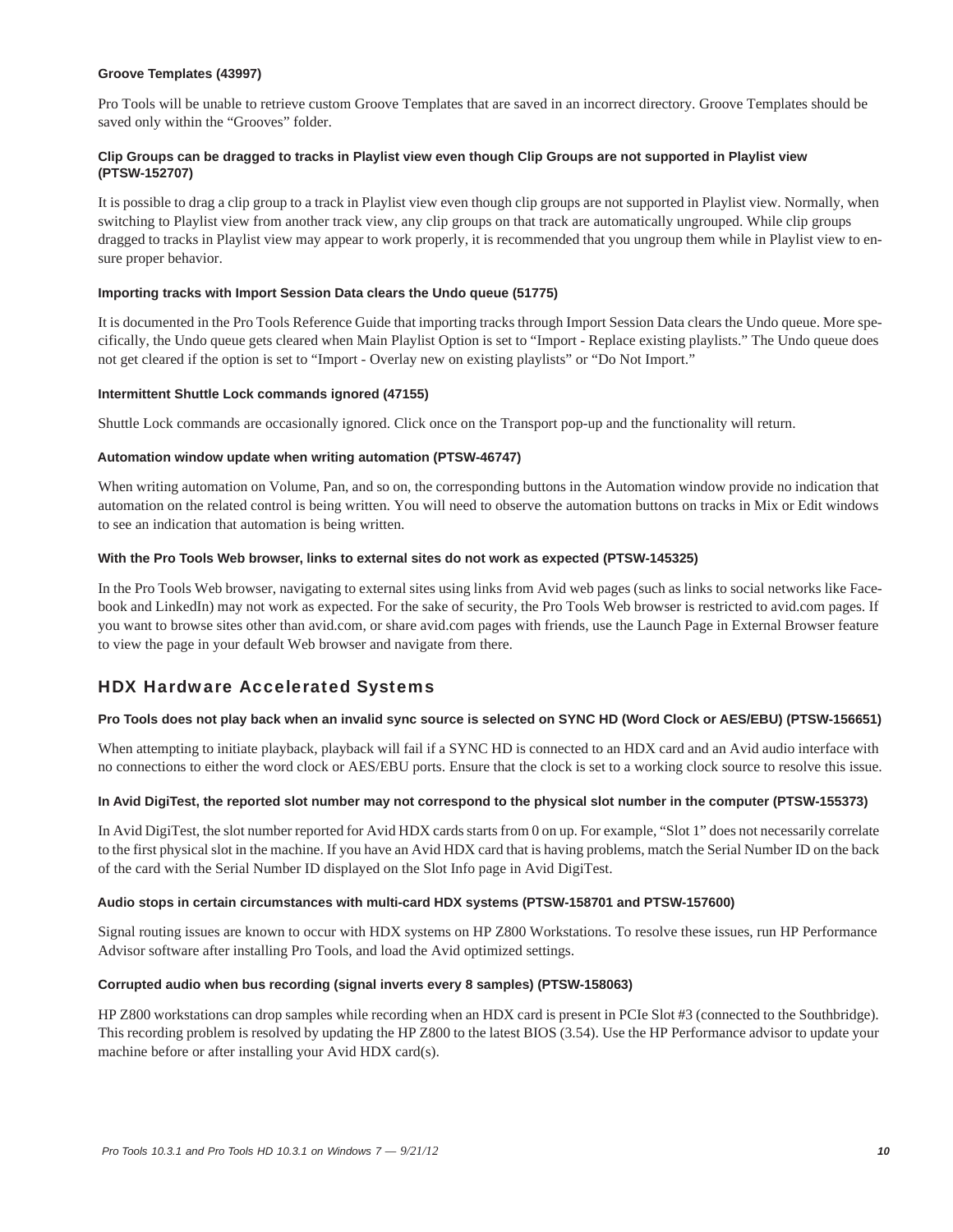# Pro Tools|HD Systems

# **Unable to open sessions created with Pro Tools 7.4 or lower that use the maximum available DSP in Pro Tools 10.x (111490)**

Since the surround mixer plug-in is installed by default with Pro Tools 10.x, some stereo sessions that use mono output paths may use a different DSP allocation than in Pro Tools 7.4 and lower. Older sessions that use mono output paths and use all of the available DSP and may not open in Pro Tools 8.0 or higher. The workaround is to remove the surround mixer plug-in from the "Plug-Ins" folder and move it to the "Plug-ins (Unused)" folder so Pro Tools does not use the surround mixer to build your mixer. This should make the necessary DSP available to open the session.

# HD Native Systems

# **Audible pops and clicks when changing buffer sizes (PTSW-125715)**

Pops and clicks may occur when changing the Hardware Buffer Size (H/W Buffer Size) in the Playback Engine dialog while monitoring live audio through HD Native hardware. Avid recommends not changing the Hardware Buffer Size while monitoring live audio to avoid this problem. If you must change the Hardware Buffer Size while monitoring live audio, be sure to lower the monitoring volume to avoid any possible damage to your speakers.

# I/O Setup

# **Session templates retain I/O settings and some preferences, display settings, and window layouts (111605)**

Pro Tools Session Templates retain the I/O settings and some of the preferences, display settings, and window layouts from the system on which the template was created. Consequently, created a new session based on a template restores several session properties from the original system. These properties are retained by Pro Tools until you change them or another session or template is opened that replaces them. This also means that if a new blank session is created after using a template, the properties from the template will be used for the new session.

The properties retained from templates include default track height, view settings, window size and position, and I/O Setup. You can update templates by making the desired changes, using the File > Save as Template command (be sure to select the "Install template in system" option), and then selecting the template you want to replace.

# **I/O Setup files can be saved with illegal characters when Enforce Mac/PC Compatibility option is not enabled (60730)**

When importing I/O Setup files (.pio files) from Mac sessions that were not saved with the Enable Mac/PC Compatibility option enabled, files that have illegal characters are not converted successfully—illegal characters do not get replaced with an underscore.

# **Master Faders assigned to mapped output busses function only on that specific bus, not for the output channel as a whole (PTSW-127517)**

Because a Master Fader works on a bus, not on an output path or output channel, there may be certain configurations in which the level sent to the physical I/O is not reflected on any meters in the Pro Tools application. If the configuration includes overlapping output paths or has multiple busses assigned to a single output path, the overall signal level from these combined sources (including any clipping indication) will only be displayed on the interface itself. You can avoid using multiple output paths or output busses simultaneously by routing your sources to a single mapped output bus and assign a Master Fader to that.

# **Overlapping outputs are not supported for AFL/PFL (PTSW-128167)**

While Pro Tools I/O Setup lets you select overlapping outputs for AFL/PFL monitoring, overlapping outputs are not supported for AFL/PFL monitoring. For example, if paths A 3–4 overlap the main path A 1–2, even though you can select paths A 3–4 for AFL/PFL monitoring, you won't hear anything when monitoring AFL/PFL on paths A 3–4. You can avoid this problem by using non-overlapping paths for AFL/PFL monitoring.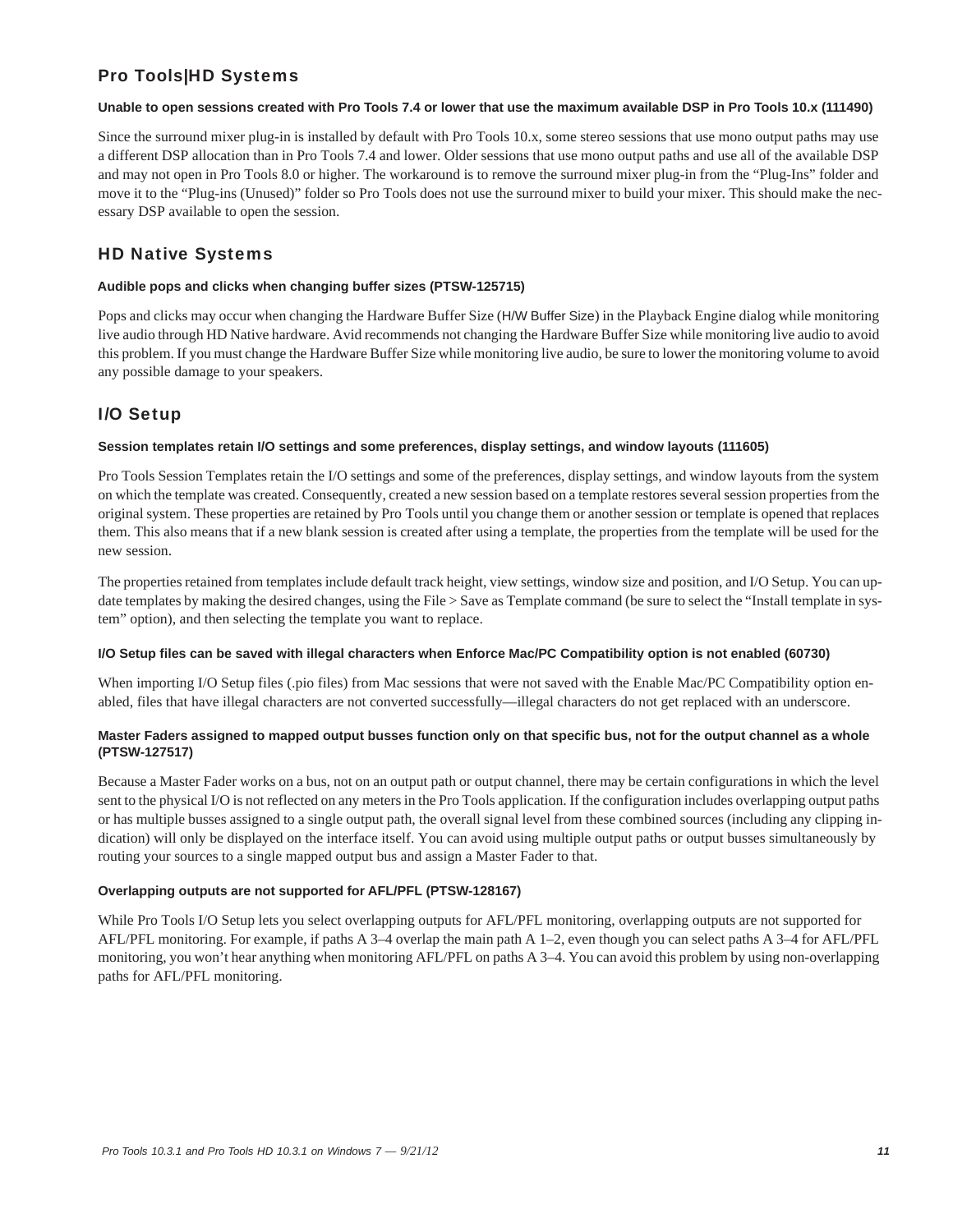# File and Disk Management

# **Auto-saving with external hard drives that have little free space can result in data loss (PTSW-32369)**

When recording to hard drives that do not have much free space available and when the Auto-Save preference is turned on, it is possible to completely fill your record drives, and cause data loss. While this occurrence is rare, it can also result in external drives that will fall offline and not be able to used on the Windows system. It is recommend that you do not allow your record drives to become completely full, and that you manually back up your projects on a regular basis.

# **Pro Tools unable to relink to audio files and fade files that have illegal characters when Enforce Mac/PC Compatibility is not enabled (PTSW-57355)**

A Pro Tools session is unable to relink to audio files and fades that have illegal characters if the session was copied without the Enable Mac/PC Compatibility option enabled. The workaround is to open the DigiBase Project Browser and manually relink each file by Unique ID.

# **Exporting interleaved BWF files from Pro Tools 10 and importing into Pro Tools 9.0.x and lower may cause Pro Tools to quit unexpectedly (PTSW-151579)**

When exporting any greater-than-stereo multichannel interleaved WAV (BWF) files other than 5.1 from Pro Tools 10 and then importing them into Pro Tools 9.x or lower, Pro Tools quits unexpectedly. To avoid this problem, export audio files for import into lower versions of Pro Tools in another file format (such as AIFF or multi-mono).

#### **Unable to open Mac sessions from Workspace if title's illegal characters were converted to underscore symbols (60243)**

You will not be able to open a Mac session from the Workspace if the session name contains illegal characters that were converted to underscores. The workaround is to open the session using the File > Open command.

#### **Missing files when opening a session that was saved using Save Copy In with Preserve Folder Hierarchy option (74454)**

The Preserve Folder Hierarchy feature is designed so that sessions with media split between multiple volumes can be easily moved between systems while retaining folder hierarchy. In order for media files to be automatically found, manually copy or create a folder at the root level of each volume with the session name that contains the Audio Files or Video Files folder. Or, manually relink to the missing files at their current location.

# **Multiple files with the same name do not relink properly when Save Copy In command is used with Preserve Folder Hierarchy option (79868)**

When saving a session copy with Preserve Folder Hierarchy checked, files with the same name may not relink properly when using Manual Relink. When opening the session copy, use Automatically Relink to locate the correct files. If the session has already been opened using Manual Relink and some files are still offline, select Relink Offline in the Project Browser to manually relink the remaining files.

# **Lost data when burning sessions to DVD-R (59227)**

When doing a session data backup to a DVD-R with the MacDrive6 DVD/CD burning utility, it is possible that session data on the DVDr will be lost. Please contact MediaFour for more information.

# **System crash on startup with Mac-formatted FireWire drives (45288)**

After installing MacDrive, mount Mac formatted FireWire drives only after Windows has finished starting up. Starting up with FireWire drives powered on after installing MacDrive causes a system crash.

# **Disk management when using Mac-formatted drives (45459)**

You must disable the MacDrive service in order to convert or re-format an HFS+ FireWire drive to NTFS format.

#### **Loss of sharing information when unmounting drive from Pro Tools Workspace (46273)**

Information relevant to the Shared Folders and Permissions for a given drive, or the folders within it, is lost when a drive is unmounted from within a Pro Tools workspace.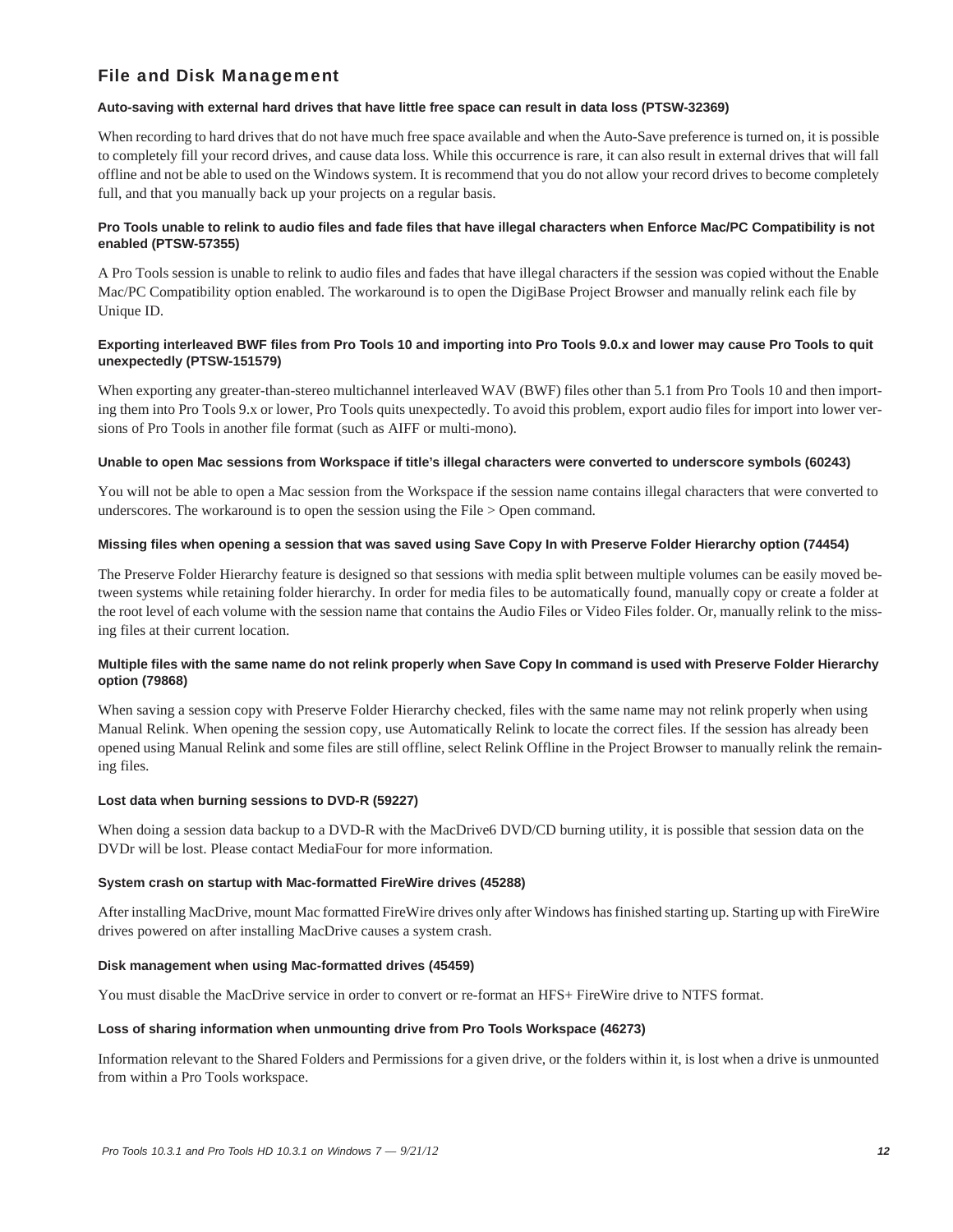#### **Sluggish performance when a mapped network drive becomes unavailable (44420)**

When using Pro Tools, make sure all mapped networks are present and available. If your computer is mapped to a network drive that becomes unavailable, Pro Tools may become sluggish.

#### **Missing files when opening a session created by a lower version of Pro Tools (37572)**

When opening some sessions created by a lower version of Pro Tools, some files may be missing. You should be able to relink these files in the Relink window by Name and Duration. In some cases Match Format may not result in found links.

### **"Access Violation" on playback of read-only sessions**

Pressing play in a session recently restored from CD-ROM may result in a dialog stating "Access Violation." This happens if the session (and its audio files) are marked with the Read-Only flag. If you do not know how to remove the Read-Only flag from your files, please consult Windows Help.

#### **Unable to create a session when navigating through the Windows 7 Libraries directory (PTSW-133266)**

When creating a session in Pro Tools, if you navigate to the location where you want to save the session through the Windows 7 Libraries directory path, you will be unable to create the session. To avoid this problem, navigate to the location where you want to save the session through another directory path, such as Drive:\Users\User Name\My Documents\... .

# Elastic Audio

# **When opening legacy sessions (Pro Tools 9 and lower) in Pro Tools 10, any rendered Elastic Audio clips are automatically rerendered (PTSW-139989)**

Rendered Elastic Audio clips created in legacy sessions need to be re-rendered for use in Pro Tools 10. Re-render of these files occurs automatically when the session is opened in Pro Tools 10.

# **Fades on Elastic Audio-enabled tracks may not regenerate when opening sessions created with Pro Tools 10 in Pro Tools 9.0.x (PTSW-152949)**

When saving a copy of a Pro Tools 10 session to v7-v9 and opening the copy in Pro Tools 9.x, some fades might not be regenerated even if you select the option to re-generate fades without searching. If this happens, closing and re-opening the session causes the missing fades to regenerate.

# **Changes to Elastic Audio algorithms in Pro Tools 8.0 (109141)**

Several changes have been made to Elastic Audio signal processing in Pro Tools 8.0. In some cases, you may notice improvements with timing accuracy of events when time warping audio using the Polyphonic algorithm. In other cases, you may notice sustained low frequency content sounds smoother when time stretching using the Rhythmic algorithm. The X-Form algorithm was upgraded as well, and exhibits better pitch coherency on certain polyphonic audio sources. While the aim was to improve sonic performance, it is important to note that sessions using Elastic Audio processing can sound different when played in Pro Tools 8.0 than the same sessions did in Pro Tools 7.4. To reproduce Elastic Audio processing identical to Pro Tools 7.4, you can replace Elastic Audio version 8.0 with version 7.4 and commit your audio tracks if necessary. Note that version 7.4 does not support Elastic Pitch.

#### **Change between Pro Tools 7.4 and 8.0 in how Transient and Warp markers affect sound quality (PTSW-20012)**

Both the Polyphonic and Rhythmic Elastic Audio algorithms rely on transient analysis to achieve optimal fidelity and timing accuracy. Reducing event sensitivity, and consequentially removing Analysis or Warp markers, may adversely affect the sound quality and timing of elastic clips. Conversely, an overabundance of Analysis markers or Warp markers, can also adversely affect sound quality. For best results, make sure that Analysis markers are reasonably correct vis a vis the musical events in an audio clip. Note that to achieve the highest sound quality, the Polyphonic algorithm in Pro Tools 8.0 and higher is more reliant upon Analysis markers than in Pro Tools 7.4.

#### **Unusual audio "warble" with Polyphonic Elastic Audio (103038 and #108845)**

In some cases, some audio that is being processed with the Polyphonic Elastic Audio algorithm may sound "warbly." If this occurs, try adjusting the Window Length control in the Polyphonic Elastic Audio Plug-in window until the warble goes away. If you are opening a session that previously used the default Window Length setting in Pro Tools 7.4.x, which was 30 ms, a recommended starting point would be 40 ms. 40 ms is also the new default parameter value for the Polyphonic Elastic Audio algorithm in Pro Tools 8.0.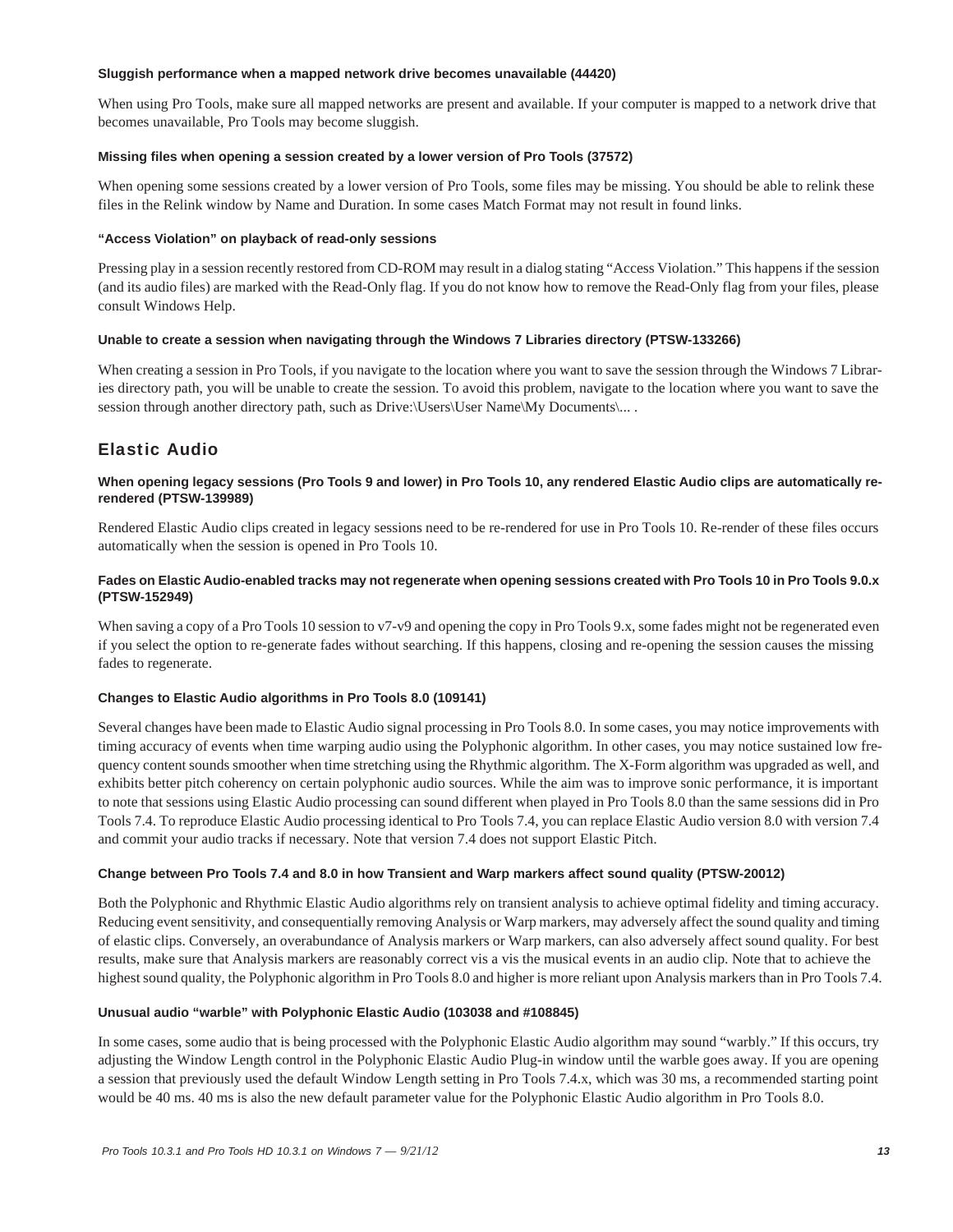#### **Real-Time Elastic Audio tracks do not show accurate waveforms (98343)**

When using Elastic Audio Real-Time Processing, Pro Tools displays the varispeed waveform in Waveform view no matter which algorithm you are using. This is done because all of the Elastic Audio processing is done in real-time and the waveform is a prediction of what it will sound like. Switching to Rendered mode will give you an actual representation of the audio as rendered by the algorithm you are using

### **Maintaining phase coherency with Elastic Audio pitch processing (106002)**

When there is Elastic Audio Pitch processing enabled on a track, switching from Polyphonic, Rhythmic, or X-Form to Monophonic or Varispeed can disrupt phase coherency. To preserve phase coherency in this case, be sure to clear all Elastic Audio Pitch processing from the track before switching to the Monophonic or Varispeed algorithm.

#### **Certain audio files cannot be calculated or cleared of Elastic Analysis in Workspace browser (89026)**

There are some rare cases where a file will have a file suffix of a file format supported by Elastic Audio (either .WAV or .AIF), but the Pro Tools Workspace Browser will not allow calculation or clearing of elastic analysis. The browser menu items Calculate Elastic Analysis and Clear Elastic Analysis will be greyed out. In these cases, the file may actually be in a non-supported format. To check the file's format, look at the Format column in the Workspace browser. If a file format other than WAV or AIFF is shown (such as QuickTime), then the file cannot be calculated or cleared of elastic analysis. Note that these non-supported files can still be previewed in tempo, as well as elasticized once imported into a session.

#### **Drift in an audio file may occur when using Elastic Audio and the Monophonic or X-Form algorithms (96151)**

Drift in an audio clip may occur when using elastic audio depending on how much the clips is expanded or compressed when using the Monophonic or X-Form algorithms. If you are using elastic audio with material that contains transient information in it that you would like to keep from drifting, you should use the Polyphonic or Rhythmic algorithms.

### **Tempo maps made from Bar|Beat marker generation in Beat Detective cause Clip Groups in Rendered mode to fall offline (97993)**

A tempo map made from Bar|Beat Marker Generation in Beat Detective will cause clip groups in Rendered mode to fall offline. The workaround is to make an edit to the offline clip and then toggle the Elastic Audio from rendered to real-time and then back to rendered.

#### **Default Input Gain preference is only for Elastic Audio imported at session tempo (96725)**

The Default Input Gain preference in the Elastic Audio section of the Processing Preferences page is for Elastic Audio Imported at Session Tempo only. This preference option will not function unless Preview in Context is enabled in Workspace, and/or "Drag and Drop from Desktop Conforms To Session Tempo" is enabled in the Processing Preferences page.

# **Displayed timebase is incorrect after importing Elastic Audio tracks (111299)**

The incorrect timebase is displayed after importing Elastic Audio tracks to existing tracks with opposite timebase. You will need to manually select the correct timebase for the affected tracks.

#### **Elastic Audio clips on Playlist lanes are not rendered (111882)**

In Playlists View, any Elastic Audio clips on Playlist lanes are not rendered (waveform is "off-line") when changing the track's Elastic Audio processing from Real-Time to Rendered.

# **Clip Groups containing Elastic Audio are not recognized as Elastic if the Clip Group itself has not had any Elastic functions applied (92770 and #97107)**

If a clip group contains Elastic Audio inside it, but no Elastic Audio operations have been performed on the outermost level of the clip group itself, then the clip group will not register as Elastic Audio. When used to create a new track, the track will not automatically be Elastic Audio–enabled, and the elastic audio inside the clip group will be rendered using the default Elastic Audio plug-in for the session. As a workaround, add a warp marker to the clip group to force it to register as an elastic clip. Or, create an Elastic Audio–enabled track first, then add the clip group to it.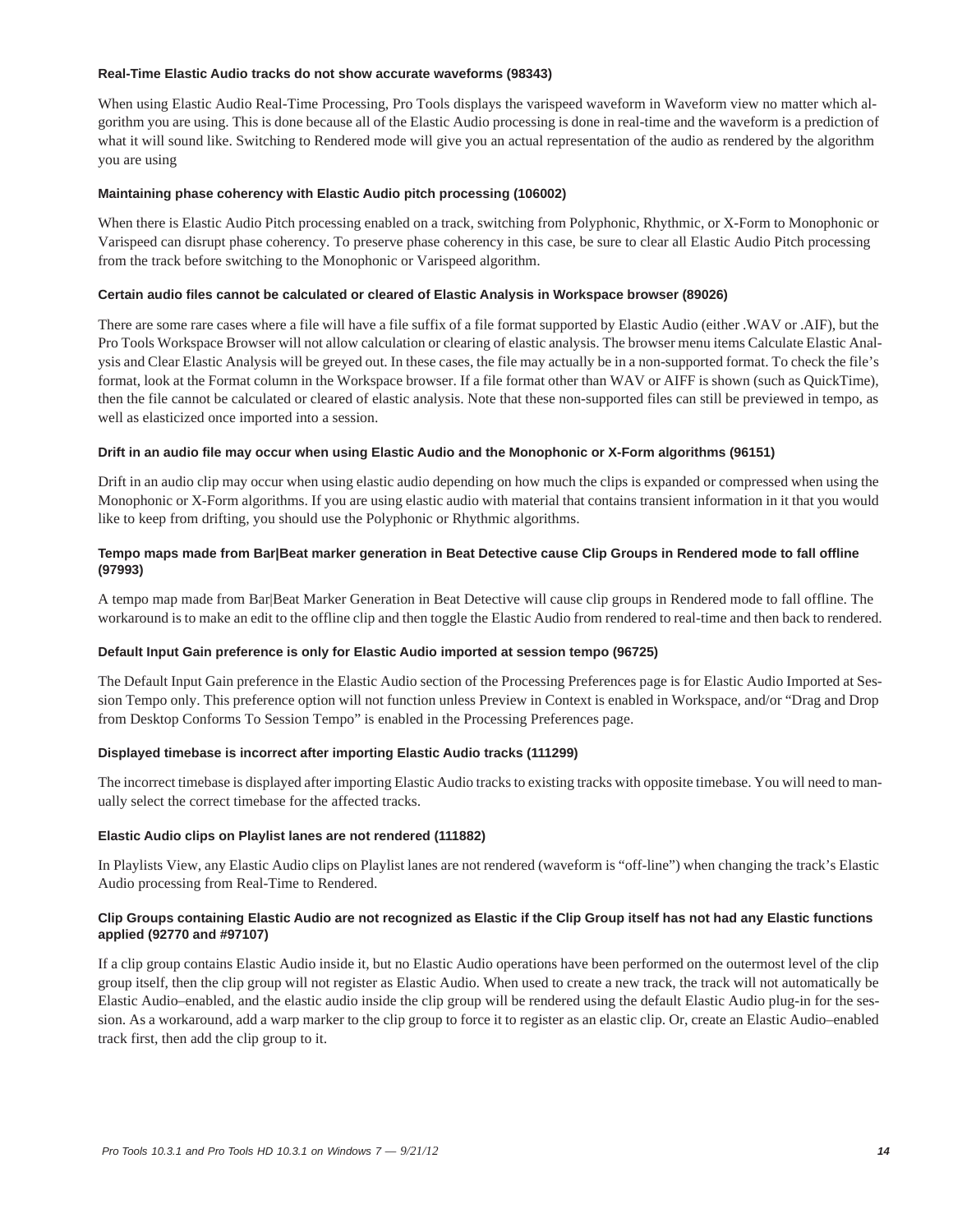### **Cannot import Elastic Audio tracks with the Consolidate From Source Media option (96404)**

Use Copy from Source Media to import Elastic Audio tracks.

#### **Timing inaccuracy in audio files converted from CAF and MP3 with Preview In Context enabled (111064)**

Audio files converted from CAF and MP3 with Preview In Context enabled can cause timing inaccuracies (gaps in the audio and innerclip asynchronous transients issues). This is inherent with compressed file formats.

# MIDI

#### **Sibelius does not launch when using the Send to Sibelius command (PTSW-24193)**

When you first install any of the supported Sibelius packages (Sibelius, Sibelius First, or Sibelius Student), the Send to Sibelius command in Pro Tools will return a false error stating that Sibelius is not installed in the system. To avoid this problem, launch Sibelius manually and create a score document. This will only needs to be done once, after which the Send to Sibelius command should function properly.

#### **When using Import Session Data on a MIDI track with Real-Time Properties enabled and set to using diatonic transposition, transposition is based on the first key signature in the session only (PTSW-49297)**

When importing session data from a session that includes multiple key signatures and a MIDI or Instrument track with the "Transpose in Key" Real-Time property enabled, the transposition will be based only on the first key in the session. This can be corrected by toggling the Real-Time Properties off and on, at which point the diatonic transposition will be correct for each key.

#### **Record-enabled MIDI or Instrument tracks play out of time when punching in (98835)**

With Delay Compensation enabled, the underlying data on MIDI or Instrument tracks plays out of time when attempting to punch-in to a record-armed MIDI or Instrument) track.

#### **Unavailable MIDI input paths for MIDI and Instrument tracks are not indicated (PTSW-46839)**

The device or path name for MIDI Input on MIDI and Instrument tracks is not italicized and grayed out when opening a session on a system where the device or path are not actually present.

# **MIDI Type 1 files exported from Pro Tools 7.x and higher do not import correctly into Pro Tools 6.x (PTSW-59835)**

MIDI Type 1 files (SMF 1) exported from Pro Tools 7.x and higher are not imported properly into Pro Tools T 6.x. MIDI tracks are created correctly, but the MIDI clips are not placed in playlists. Instead, they are inserted in the Clip List only. The workaround is to drag the MIDI clips into the playlists.

# Plug-Ins

*For known issues about specific plug-ins, see the Audio Plug-ins Read Me.*

# **HD Pack, Massive Pack, Mbox Factory, and 003 Factory Plug-in bundle installers do not work on Pro Tools 10.x systems (PTSW-134351)**

If you install Pro Tools 10.x on a clean Pro Tools system, and then run HD Pack, Mbox Factory, or 003 Factory plug-in installers included with lower versions of Pro Tools (such as Pro Tools 8.0.4), they will not be able to install the bundled plug-ins as you might expect. Visit the Avid website (www.avid.com) to download the latest versions of corresponding installers included with the version of HD Pack, Massive Pack, Mbox Factory, or 003 Factory that you own. These installers have been updated to run on a Pro Tools 10.x system (as long as you have valid licences for each plug-in on your iLok).

#### **Sessions saved in Pro Tools 10.0 or 10.1 with unlinked multi-mono plug-ins may open with the wrong plug-ins inserted (PTSW-163664)**

In some situations, sessions saved in Pro Tools 10.0 through 10.1 will open incorrectly. Sessions saved with unlinked, multi-mono plugins may open with the wrong plug-in on the track Insert. To resolve this issue, open the session in Pro Tools 10.2 or higher, re-insert the correct plug-in configuration if necessary, and then save the session.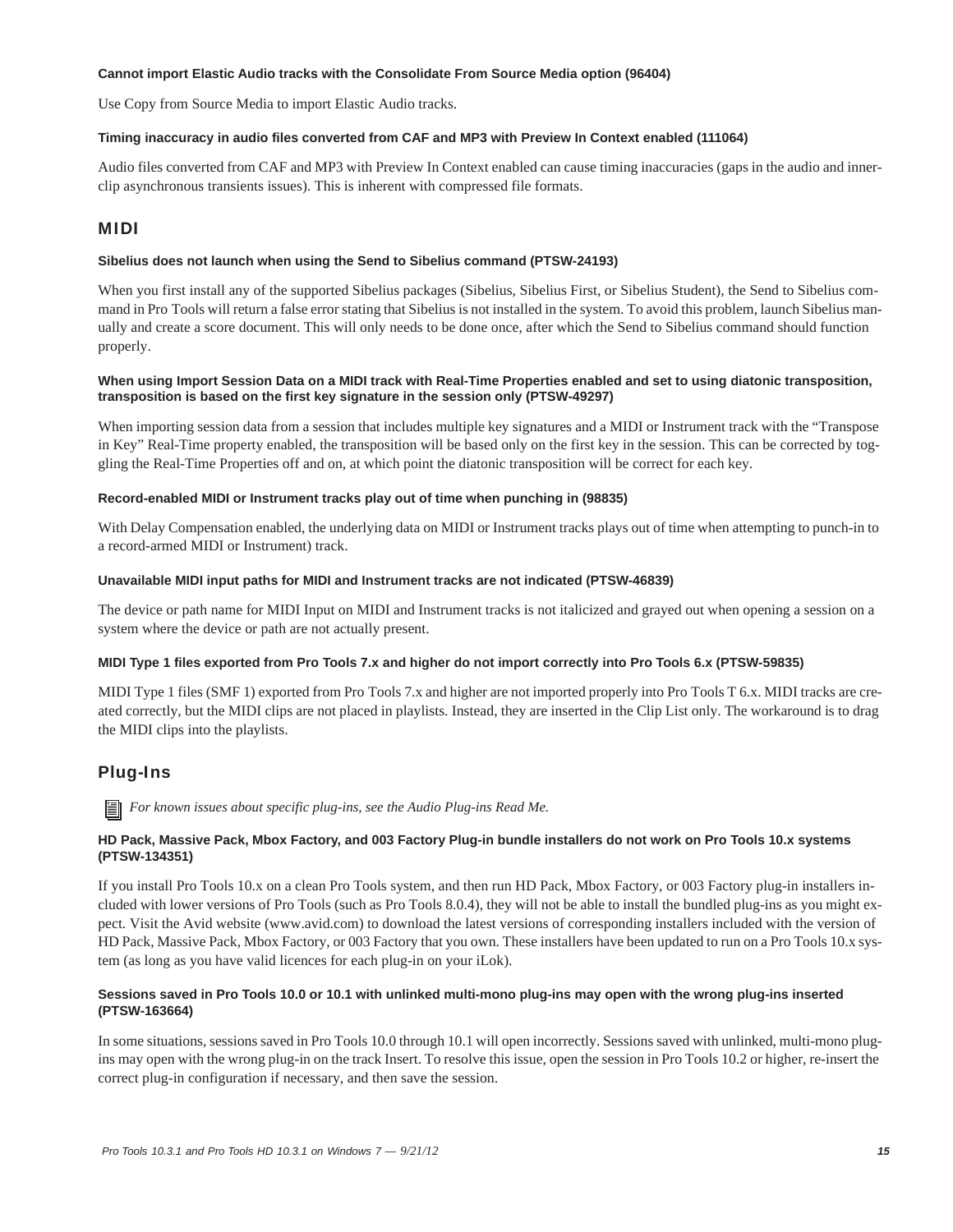#### **Pro Tools quits on launch when loading plug-ins with Internet Explorer 8 and certain plug-ins installed (PTSW-3122)**

Certain plug-ins (such as AmpFarm, EchoFarm, and MDW EQ) use copy protection that conflicts with Internet Explorer 8. This can cause Pro Tools to quit unexpectedly when loading plug-ins on launch. Either uninstall Internet Explorer 8 or the specific conflicting plug-ins. You can also check for updated versions of plug-ins online.

# **Pro Tools stops working when opening sessions using Waves v7 plug-ins (PTSW-134007)**

If Pro Tools stops working when opening sessions containing Waves v7 plug-ins, you may need to change the OS options for decimal and digit division.

# **To change the OS options for decimal and digit division, do the following:**

- **1** Go to Start Menu > Control Panel.
- **2** Select Region and Language.
- **3** Select "Format" (or the first tab)
- **4** Click Additional Settings.
- **5** Make the following changes:
	- Decimal symbol: . (dot)
	- Digit grouping symbol: , (comma)
	- List separator: , (comma)

# **AudioSuite and Clip Groups (PTSW-57457)**

AudioSuite plug-ins handle clip groups in the Clip List slightly differently than audio files. With audio files, an AudioSuite process can be applied to all copies of a unique audio file which appear in your session by selecting your target as Clip List in the AudioSuite plugin window and selecting Use in Playlist. However, if your target is set to Clip List in the AudioSuite plug-in window while you have a clip group selected, Pro Tools does not recognize the clip group as processable audio and will present a No Audio was Selected error. This is because a clip group is not treated as audio until it is actually used in a track.

# **To apply an AudioSuite process to all copies of a Clip Group in a session at once, do the following:**

- **1** Select the Clip Group to be processed.
- **2** From the Clip List menu, select Ungroup All. All elements of the group will remain selected.
- **3** Perform AudioSuite processing.
- **4** From the Clip List menu, select Regroup.
- **5** When prompted, select Modify to apply the AudioSuite Process to all copies of the Clip Group in the session, or Copy to apply it only to the selected Clip Group.

# **Plug-in Find and Relink with file types not supported by Pro Tools (111704)**

Find and Relink will not be triggered by plug-ins in situations where plug-ins supporting Find and Relink are missing links to file types that are not natively supported by Pro Tools (such as REX files). To have full Plug-in Find and Relink support, the file types used in plug-ins must also be supported by Pro Tools.

#### **Software instrument does not emit sound when inserted on an Instrument track or Auxiliary Input (THP-157)**

Some software instruments will not emit sounds and will not play. If this occurs, manually assign a hardware input to the Instrument track or Auxiliary Input, and/or manually assign a MIDI output to the Instrument.

#### **MIDI outputs to some software synthesizer plug-ins are italicized in cross-platform sessions (54173)**

With some software synthesizers, MIDI output ports show up italicized when opening a session on a different computer platform than the session was created on until you re-assign the outputs.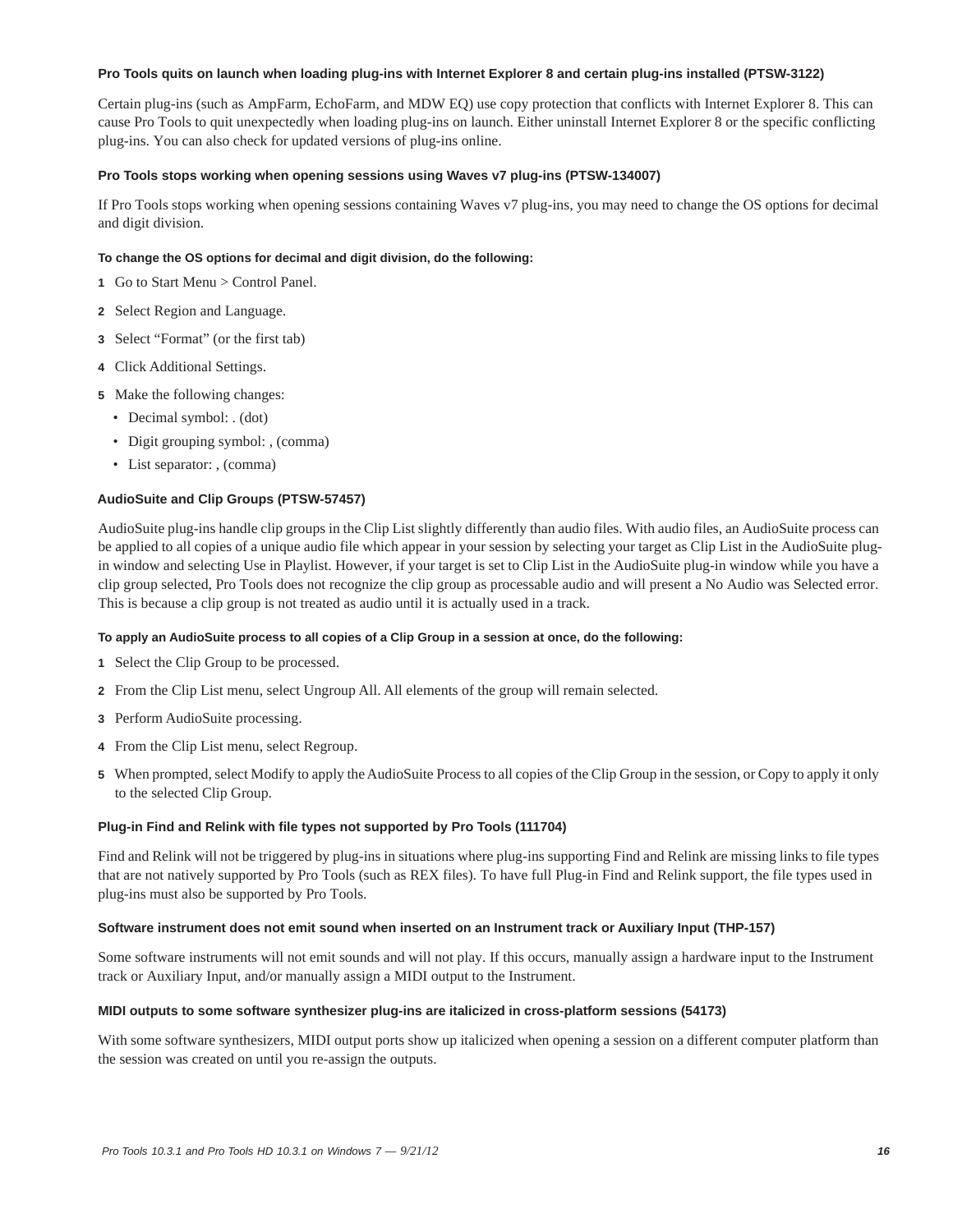### **Pro Tools 9.0.2 or higher will not launch while loading Amp Farm plug-in (PTSW-135358)**

Pro Tools 9.0.2 or higher will not launch with Amp Farm 3.0 or lower installed. To avoid this situation, uninstall or manually remove the Amp Farm.dpm file from the Plug-Ins folder.

### **Using the Pro Tools 9.0.5 uninstaller also uninstalls Structure (PTSW-151154)**

When using the Pro Tools 9.0.5 Uninstaller to uninstall Pro Tools 9.x, the Structure plug-in is also uninstalled from your computer. To avoid this issue, do not use the Pro Tools 9.0.5 uninstaller. Select "Program and Features" in the Windows 7 Control Panel and select Avid Pro Tools for uninstall. Choose "Pro Tools Only" or "Pro Tools and Avid HD driver" for the type of uninstall. Do not select the third uninstall option as that will also remove Structure. If you encounter this issue, you will need to reinstall Structure after you install Pro Tools 10.

#### **Expired demo plug-ins**

Using a demo plug-in whose trial period has ended may result in an "Illegal Instruction Attempted" error within Pro Tools. Removing the expired demo plug-ins from your Plug-ins folder will rectify the situation.

#### **PACE InterLok plug-in authorization lost in NTFS boot drives with long names**

If your system contains one or more drive(s) formatted with NTFS, and which have drive names longer than 11 characters, corruption of InterLok plug-in authorizations may occur. In order to remedy this issue before corruption can occur, rename NTFS volumes to drive names that are 11 characters or less before installing or launching Pro Tools. Should you attempt to launch Pro Tools with NTFS drives longer than 11 characters, a dialog should appear alerting you to this fact.

#### **Some plug-ins (such as D-Fi, Maxim, or BF-76) report a PACE error when launching Pro Tools (PTSW-162945)**

When installing certain device drivers (such as 003 or Digi 002), an older version of PACE may be installed that is not compatible with current Pro Tools 10 plug-ins. This can happen regardless of the order of Pro Tools and device driver installation. If any standard Avid audio plug-ins report a PACE error when launching Pro Tools, or when inserted in a Pro Tools session, quit Pro Tools and install the latest PACE drivers from http://www.ilok.com.

# Control Surfaces

#### **Trim Scrub and Trim Shuttle don't work on clips with fades (PTSW-46911)**

If a clip has fades, Trim Scrub and Trim Shuttle don't work when trying to trim using a control surface. To work around this problem, remove any fades on the clip, then execute the Trim Scrub or Trim Shuttle, and then restore the fades.

# **Used HW output path indication (101095)**

In Assign Matrix, Insert mode the used HW output path will not have amber background indicating that it's already assigned after switching to a different insert on the same track.

#### **Color indication on plug-in controls in Learn mode (102710)**

When a plug-in is in Learn mode and the track with this plug-in is not focused on the main ICON unit, all automation LEDs in the Plugin window will be red if the track is in one of auto write modes. This conflicts with red color indication on the Plug-in control, which is armed for mapping. The workaround is to set the track with plug-ins to Read automation mode.

#### **Send/Pan mode on D-Command for Sends F–J (82871)**

In Pro Tools 7.3 and higher, if you save a session on D-Command which is in Send/Pan mode for Sends F-J, the session will open in previous versions of Pro Tools with the channel fader controlling that Send level, as if in Flip mode. To avoid this, open the same session in Pro Tools 7.4, take the session out of Send/Pan mode, and re-save the session.

#### **SignalTools meter ballistics on control surfaces (74340)**

SignalTools RMS, VU, BBC, Nordic and DIN meters will display inaccurate decay times when viewed on a control surface. Unaffected types are Peak, VENUE, and Peak + RMS, which only reports the Peak meter to the control surface. The attack times of the affected meters are not affected, only the decay times. All meter types display accurately in the plug-in window.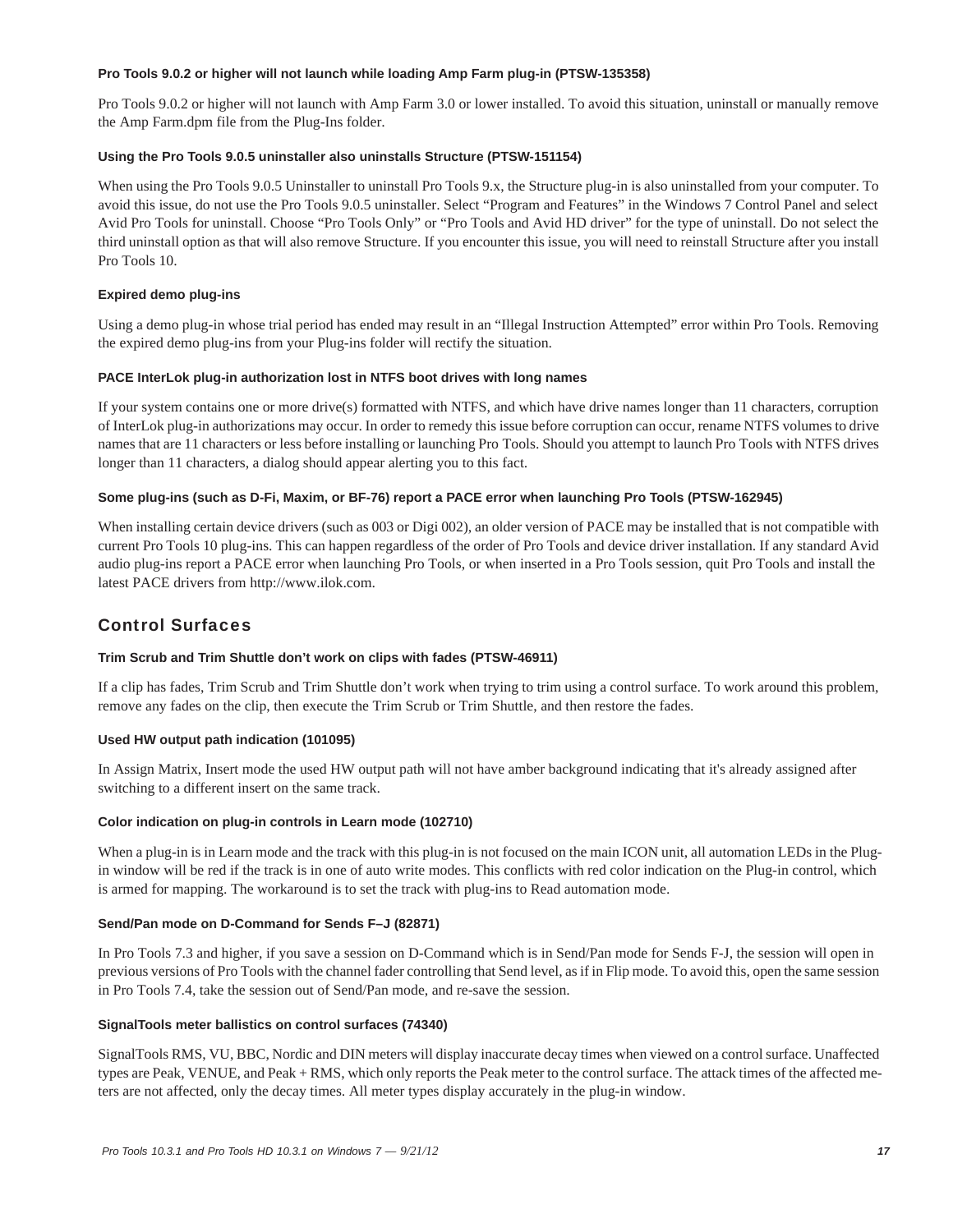# **Channel Strip plug-in Expander/Gate meters appear in the Compressor/Limiter meter instead of in the Expander/Gate meter in D-Control Dynamics section (Main Unit) (PTSW-150897)**

The Avid Channel Strip plug-in uses shared meters for Expander/Gate and Compressor/Limiter processing. Because of this, both Expander/Gate and Compressor/Limiter metering appear only in the Compressor/Limiter meter in D-Control Dynamics Section (Main Unit).

#### **Pro Tools transport must be stopped when recalibrating ICON faders (78074)**

The transport in Pro Tools must be stopped when recalibrating faders on D-Command and D-Control. If one or more faders need calibration do the following: Stop playback, enter Utility mode, press TEST, press FADER, and press RECAL. After recalibrating faders. exit Utility mode.

### **The Edit and Mix windows do not follow banking on EUCON control surfaces (PTSW-133466)**

When the Edit Window Follows Bank Selection and/or the Mix Window Follows Bank Selection preferences are enabled in Pro Tools (Setup > Preferences > Mixing), after banking your EUCON controller, neither the Edit nor Mix window scroll to follow. You will have to manually change the view of the Edit or Mix windows to see the tracks that correspond to the EUCON controller if they are off screen.

# Video

### **When using the Avid Video Engine, Pro Tools 10.x cannot be co-Installed with Media Composer 5.0 and previous (PTSW-132945)**

When using the Avid video engine with Pro Tools 10.x, you cannot co-install Avid Media Composer 5.0 and lower on the same computer. If the Avid video engine is not installed, older versions of Media Composer (such as v5.0) can be used. Pro Tools 10.x can be coinstalled with Media Composer 5.5 and higher.

#### **Avid Video peripherals are not officially supported with Pro Tools software (PTSW-132918)**

When using an Avid video peripheral such as Mojo SDI with Pro Tools, you must have Pro Tools|HD or HD Native hardware with a SYNC HD or SYNC IO in order to maintain near sample accurate audio/video sync. Alternately, Pro Tools LE hardware containing an S/PDIF input can be used to resolve the audio clock to the video peripheral. While it is possible to use an Avid video peripheral without the presence of any hardware (Pro Tools Software only), audio/video sync is not guaranteed.

# **Installing the Avid Video Engine after installing Pro Tools while Mojo-SDI is connected may result in launch error on Mojo-SDI (PTSW-163168)**

While Mojo-SDI is connected to your computer, if you install the Avid Video Engine after installing Pro Tools, this may result in a launch error on Mojo-SDI. To avoid this issue, disconnect and re-connect the Mojo-SDI to the FireWire port before launching Pro Tools.

# **Pro Tools quits unexpectedly during installation with a Mojo SDI (Windows 7 Only) (123792)**

If upgrading from version 8.0 to 8.0.3, and then to 10.x on Windows 7 32/64, Mojo SDI must be disconnected during the installation process. During installation, select the "Avid Video Engine" option in the Custom Install dialog, and then continue the installation process. After updating to 10.x, connect Mojo SDI and launch Pro Tools. Note that this is not an issue when upgrading from complete 8.0.3 or 8.0.4 installations (where 8.0.3 or 8.0.4 was installed rather than updated from 8.0).

# **Video capture aborted due to dropped frames (82895)**

Sessions with medium to large CPU loads may be unable to capture video reliably. Deactivate CPU heavy tasks, such as Virtual synths and heavy timeline automation for as long as you need to record video. Video playback will not be affected and previous CPU tasks can be restored.

#### **Video Offset affects Bounce To QuickTime files (PTSW-123033)**

If Pro Tools has a defined Video Offset and you Bounce to QuickTime, the resultant QuickTime file will be offset by the specified amount in Pro Tools (Setup > Video Sync Offset). To avoid this problem, set the Video Sync Offset to 0 before bouncing to the Quick-Time file format.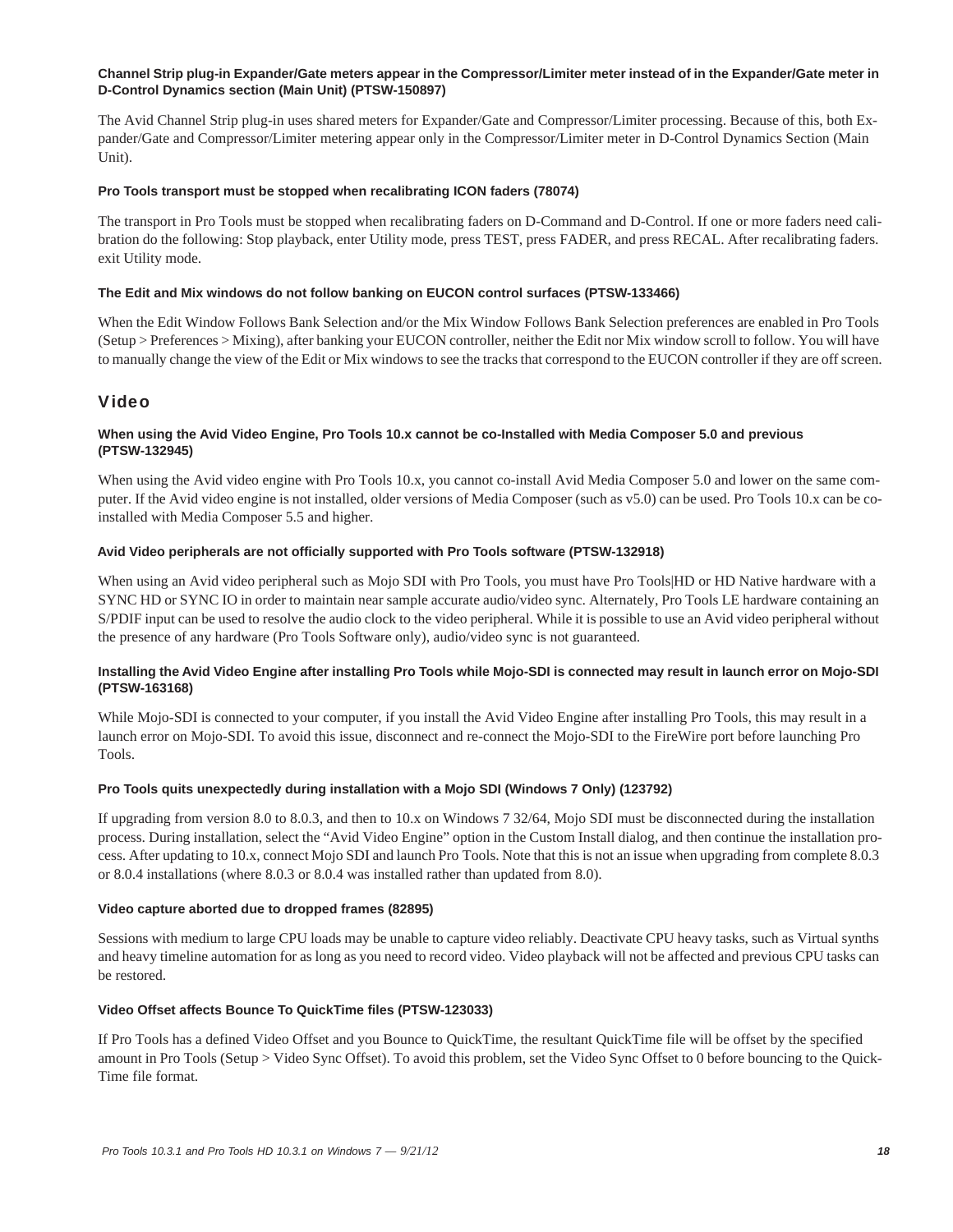#### **Unsupported QuickTime video formats (72933, 72956, 72958, 72961)**

Several video formats supported in QuickTime are not supported in Pro Tools. These include .DivX, .flc, .m4v and .3gp format movies. Attempting to import these will generate errors or will fail to import.

# **QuickTime Movies with a frame rate of 29.97 and greater that use the Avid DNxHD codec do not play when placed at past 20 Hours down the Pro Tools timeline (PTSW-149397)**

With Pro Tools 10, the timeline has increased from 12 hours to 24 hours, allowing any timecode stamped media to be placed at its Original TimeStamp location, regardless of the session start time. However, Avid DNxHD encoded QuickTime clips will not play back when placed anywhere on the Timeline past 20 hours. Please limit use of Avid DNxHD encoded QuickTime clips to the first 20 hours of the Pro Tools Timeline to avoid this issue.

#### **Closing the QuickTime window during session playback may result in –9092 errors that stop playback (PTSW-162592)**

To avoid this issue, try increasing the number of CPU Cores available for Pro Tools processing and/or raise the H/W Buffer Size in the Pro Tools Playback Engine dialog.

#### **Pro Tools UI may slow down with densely-edited QuickTime movie track (77720)**

Pro Tools may begin to respond more slowly and update less often as a session with one or more QuickTime video tracks becomes more and more densely edited. If, while working with heavily edited QuickTime clips, Pro Tools responsiveness begins to decline, use the Bounce to QuickTime Video command, then import the bounced movie.

### **Several QuickTime codecs are distorted when played out through an Avid Mojo (73328, 73332, 73334, 73341, 73342, 73343, 73344)**

Pro Tools 7.3 and higher will play most standard QuickTime files via Avid peripherals; however, only DV25 and h.264 format streams have been thoroughly tested, Several legacy QuickTime codecs are distorted when played back through the Avid Mojo. These include:

- Uncompressed .avi files
- Uncompressed .mov files (i.e. Apple "none" compression), except 32-bit movies.
- QuickTime movie (.mov) files using the Graphics, Animation, Cinepak, or Video codecs.

These formats will display properly when played back on the desktop.

# **Standard-Definition QuickTime movies that are rendered as 16:9 anamorphic play back in Pro Tools at 4:3 (PTSW-23020)**

Standard Definition QuickTime movies rendered with 16:9 an anamorphic Scaled Size of 853x480 play back in Pro Tools at 4:3 or 720x486 resolution. The Scaled Size attribute of QuickTime movies is ignored by Pro Tools. To work around this problem, render the movie letterbox natively within the 720x486 pixel dimension.

# **MPEG-1 and MPEG-2 video freezes at edit points (79182)**

Editing MPEG-1 & MPEG-2 video is not officially supported. If you experience this problem, try switching playback to the Video window, or convert the movie to a supported format using a 3rd party application. Removing the audio from an MPEG-1 or MPEG-2 movie with a 3rd party application may also fix the problem.

# **Video track's video format doesn't match session's video format when switching between NTSC and PAL (77328)**

In some cases when switching from NTSC to PAL or from PAL to NTSC, a newly created Avid video track will display the wrong video format. Trying to record to this track will give the error, "Session frame rate must be compatible with either PAL or NTSC." Toggling the Video Format selector from NTSC to PAL or from PAL to NTSC in the Session Setup window will clear this problem.

# **Clip names appear incorrect after selecting Field Recorder channel matches, or expanding to new tracks. (PTSW-136012)**

This can occur if the file name of a Field Recorder channel match contains a hyphen followed by a number greater than zero. Pro Tools names new clips by incrementing the number after the hyphen. If a field recorder file is already named in this way (such as "Filename-01"), then new clips created by selecting a Field Recorder channel match or by expanding a track may have names different from the parent file. To avoid this situation, avoid using hyphens in Field Recorder file names.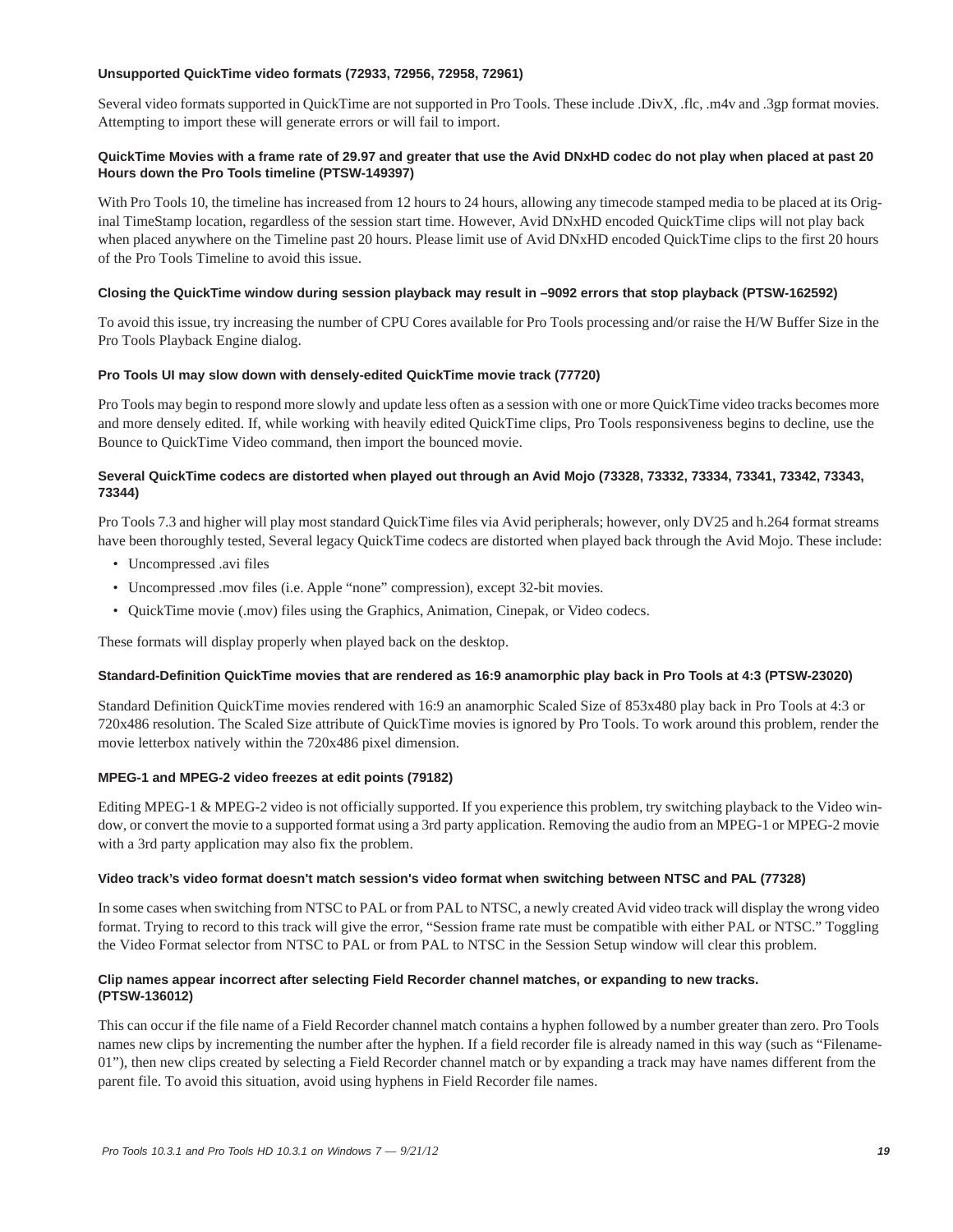### **Field Recorder matches appear offset after AudioSuite rendering if the session timecode rate does not match the file timecode rate (PTSW-152147)**

If a portion of a file has been rendered with an AudioSuite plug-in, an offset can occur when expanding field recorder matches in cases where the session timecode rate does not match the timecode rate of the audio file. To avoid this issue, you can either render the whole file with AudioSuite (rather than only a portion of the file), or use Whole File mode when rendering AudioSuite processing.

# Synchronization and Machine Control

# **Recording with serial timecode (64636)**

Occasionally, it is possible for the Tascam DA-98 servo lock bit behavior to cause Pro Tools to think the DA-98 is servo locked before it actually is. This could cause a synchronization offset when Pro Tools locked to serial timecode generated from a DA-98. Pro Tools will now handle these cases, but if you experience this problem, try increasing the amount of frames to 10 in the "Delay before locking to Timecode" preference.

#### **The "Machine Cues Intelligently" preference should not be used with non-linear decks (46200)**

Pro Tools overshoots and posts an "Error Cueing Machine" dialog if the Machine Cues Intelligently preference is checked when using non-linear playback devices.

# General Localization

# **Relinking using MacDrive Version 6 to open sessions from other platform (65528)**

MacDrive version 6 strips the extensions off of files in "Normal Use" mode - you need to use "Backup/File Transfer" mode to avoid having the extensions stripped off. However, "Backup/File Transfer" doesn't work well with multibyte characters, as "International Use" does. "International Use" also strips the extensions, so you either have to not use multibyte characters, or have the trouble with stripping extensions. These used to be separate options in MacDrive 5, but in 6 you can't get one without the other. To get around the stripping extensions, you can do a Relink by ID only, and have it search through all the files to match them up - this is the only workaround.

# **AAF/OMF sequences with non-English characters import with garbled clip names or won't relink (PTSW-33569, PTSW-99570, PTSW-33826)**

If an AAF/OMF sequence containing files or clip names with non-English characters is exported from a Mac-based Pro Tools 7.3.1 system (or lower), it may not import correctly into Avid Media Composer, or Pro Tools 7.4 and higher systems on Windows or Mac. Conversely, AAF/OMF sequences with non-English characters exported from any Pro Tools 7.4 or higher system (or higher) may not import correctly into a Mac-based Pro Tools 7.3.1 (or lower) system. To relink the files, select "Manually Find and Relink," then deselect all options except "Find by file ID." Clip names may appear garbled.

# **Inconsistent MIDI performance on Dutch OS with English Pro Tools (59608)**

When running the English version of Pro Tools on Dutch OS, MIDI output can slow down with extended use.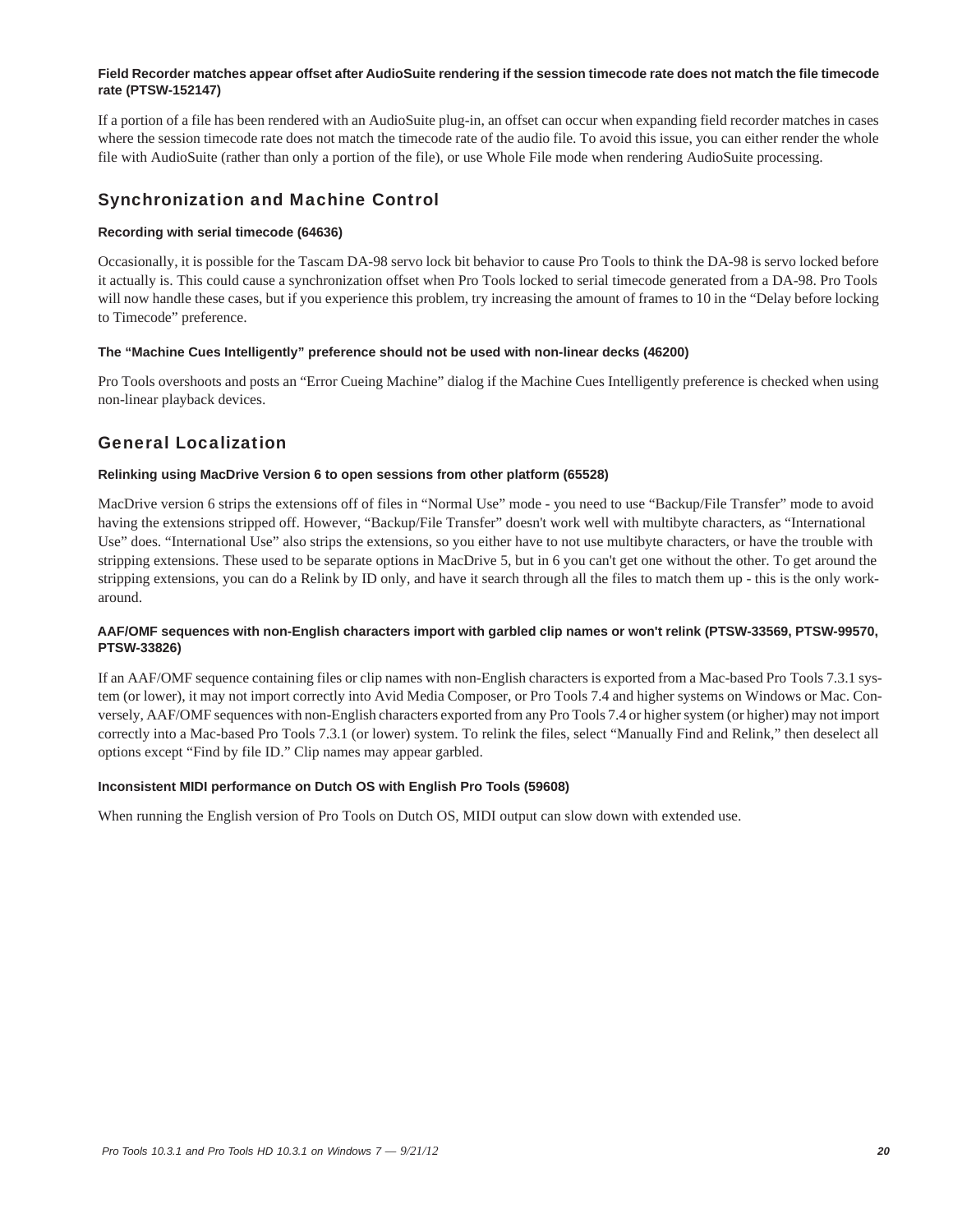# Known Issues with Audio Interfaces

# **Avid DigiTest firmware updates appear to freeze when DigiTest is not the front-most application (PTSW-138994)**

When clicking outside the Avid DigiTest window, the Graphical User Interface (GUI) may appear to freeze. However, the firmware update will complete successfully. If you encounter this issue, please wait for the firmware upgrade to finish. You will know that the firmware update completed successfully when the GUI becomes responsive again.

# **When switching audio interfaces, some devices may fail to load proper drivers with the Found New Hardware wizard (PTSW-28118)**

When switching audio interfaces, the Found New Hardware Wizard will sometimes properly identify the device, but then fail to install the needed drivers. If this happens, with the new device connected, go to Add or Remove Programs in the Windows Control Panel, choose the audio interface, select Change, and run a "Repair" install. The driver installation should complete with the Found New Hardware Wizard.

#### **Changing sample rates during a session can cause session to play at a faster or slower speed (56697)**

Changing Sample Rate during a session from the Control Panel for your audio interface can cause the audio to playback at the incorrect speed. Consequently, the data could be unrecoverable afterwards. Before creating a session, set the Sample Rate in the Control Panel for your audio interface and do not make changes thereafter.

# **Audio streaming problems when using very low H/W Buffer Sizes with 3rd party ASIO applications (such as Cubase) (PTSW-154719)**

You may experience audio streaming problems when using Avid hardware with 3rd party applications (such as Cubase) and playing back at the lowest buffer size. The lowest supported buffer sizes when using Avid hardware are 64 at 44.1 and 48 kHz sessions, and 128 at 88.1 and 96 kHz.

# HD OMNI

# **Noise in the output signal from HD OMNI with digital input (PTSW-1614)**

If HD OMNI is connected to a digital source with a mismatched clock and Sample Rate Conversion (SRC) is not enabled, you will hear noise (including loud "pops") in the output signal. To correct this problem, either enable SRC or ensure that the clock of the digital source and HD OMNI are matched correctly.

# **HD OMNI front panel SETUP menus are unresponsive after Pro Tools quits unexpectedly (PTSW-125692)**

HD OMNI will not automatically recover "stand-alone" mode if Pro Tools quits unexpectedly (or if you disconnect the DigiLink cable from HD OMNI while Pro Tools is running). As a result, some of the SETUP functions accessible from the front panel will be unavailable. Power cycle HD OMNI to recover stand-alone mode.

# **Graphic redraw problems in the Hardware Setup dialog (PTSW-122690, PTSW-1346, and PTSW-1235)**

When changing the Hardware Setup configuration for HD OMNI, it is possible to encounter graphics redraw problems in some cases. To force a graphics redraw of the Hardware Setup dialog, close and reopen the Hardware Setup dialog.

# **Versions of Pro Tools lower than 8.0 quit on launch with HD OMNI (PTSW-1976)**

When launching versions of Pro Tools lower than 8.1 with HD OMNI connected and powered on, Pro Tools quits when initializing DSI. To avoid the problem, power off HD OMNI before launching versions of Pro Tools lower than 8.1.

#### **No sound on output after Hardware reset (PTSW-126575)**

After resetting the HD OMNI interface to the default factory settings using the front panel controls, the HD OMNI interface stops emitting sound in sessions where the outputs are not assigned to the Monitor output path. To correct this problem, press the ALT monitor button to switch to the ALT Monitor path, and then press it again to switch back to the Main Monitor path.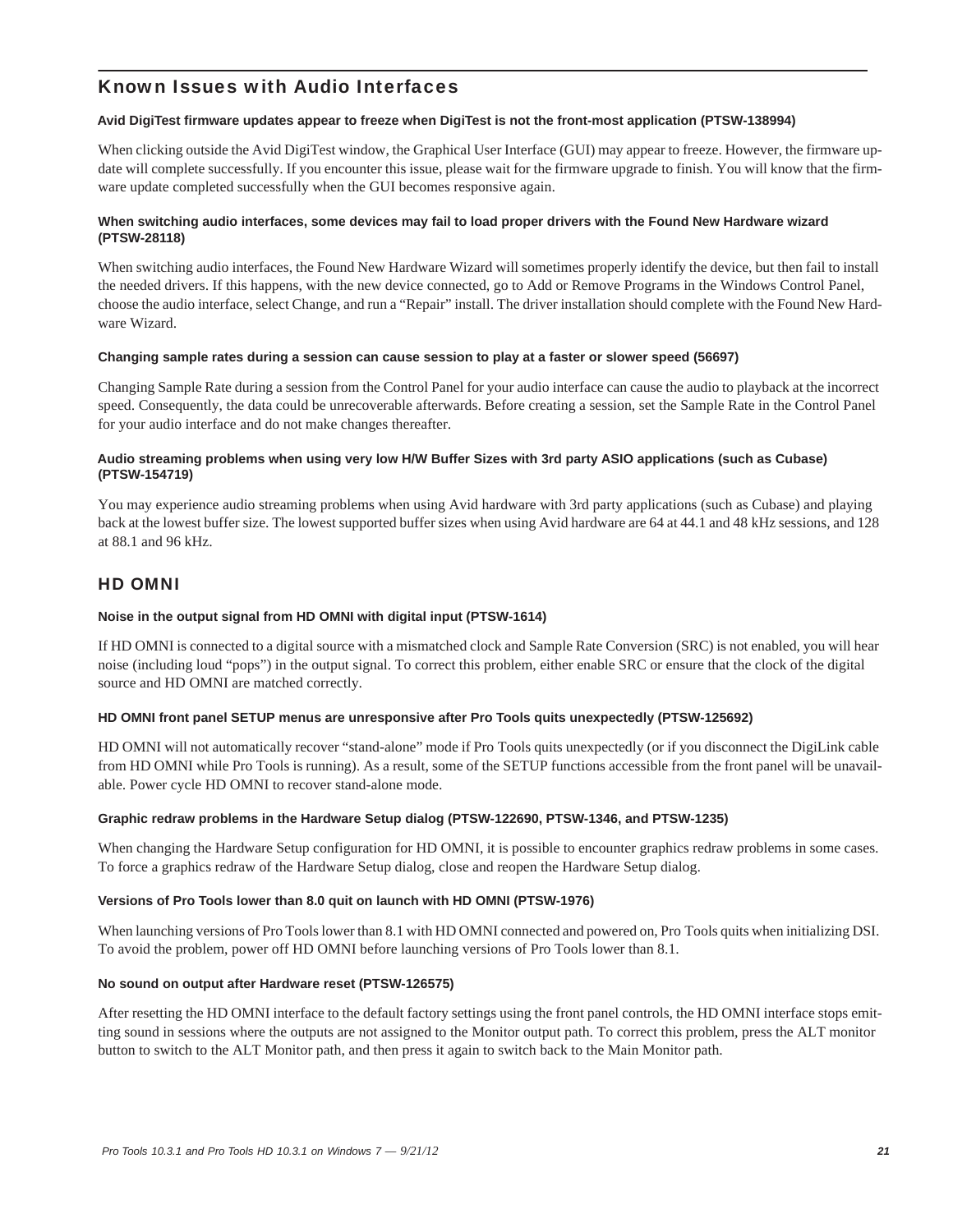#### **Loss of monitor path with launching Pro Tools with HD OMNI off or disconnected (PTSW-127313)**

When launching Pro Tools and opening I/O Setup after powering off HD OMNI or disconnecting it from the system, the inactive Monitor path is not present in Output tab. You may need to restore the default I/O Settings and remap the corresponding Output Busses.

### **Output paths are not automatically created in the Output page of the I/O Setup after disabling the corresponding monitor path in the Monitor page of the Hardware Setup and re-assigning the outputs from "None" to physical outputs in the Main page of the Hardware Setup (PTSW-127559)**

After disabling the Monitor path in the Monitor page of the Hardware Setup and re-assigning the corresponding Outputs from "None" to physical outputs (such as "A 1-2") in the Main Page of the Hardware Setup, these Output paths are not automatically created in the Output Page of the I/O Setup. You will have to manually create the appropriate Output paths in the I/O Setup (or click Default).

# **Changing monitor path output assignments in the Hardware Setup does not update the output paths in the Output page of the I/O Setup (PTSW-127563)**

When changing Monitor path Output assignments in the Monitor page of the Hardware Setup (such as setting the Monitor path Format to None or assigning the Monitor to different physical outputs), the Output paths in the Output page of the I/O Setup do not reflect the corresponding changes. You will have to manually create the appropriate Output paths in the I/O Setup (or click Default).

### When creating new sessions, using the I/O Settings selector can result in unexpected output assignments if HD OMNI has an **assigned Monitor path (PTSW-123896)**

If HD OMNI has an assigned Monitor path, Output paths created by the selected I/O Settings option in the New Session dialog may be offset by the channel width of the Monitor path. If this happens, you will have to manually create the appropriate Output paths in the I/O Setup (or click Default).

# **I/O Setup Bus page erroneously adds Monitor paths (PTSW-127739)**

With both MAIN and ALT Monitor paths declared, toggling one of the CR Monitor paths from the current format to "None" and then back to the starting Monitor format from within the Hardware Setup Monitor page, causes the Bus page in I/O Setup to erroneously add an extra Monitor path with the abbreviation with "(1)." This can happen numerous time and each new Monitor abbreviation increments accordingly.

# Avid Audio Interfaces with ASIO Third Party Client Software

# **When adjusting the Hardware Buffer Size in a third-party audio application (such as Reason), the Avid Hardware ASIO driver may quit unexpectedly (PTSW-162469)**

It is possible to select an unsupported hardware buffer size for some Avid audio interfaces when using third-party ASIO client software (such as Reason or Cubase). To avoid this issue, use the Avid hardware driver control panel to change the hardware buffer size.

# 003 Family and Digi 002 Series Interfaces

#### **Windows Standby Mode and the 003 and Digi 002 family interfaces (47054)**

Always disconnect 003 and Digi 002 family interfaces before putting Windows into Standby mode.

#### **Importing .PIM Files on an 003 System with a C|24 (PTSW-46401)**

When importing a custom map .PIM file created on a 003 to another 003 system with a C|24, 003 displays "<No Track>" on the scribble strips instead of staying in Plug-in Edit mode with a restored newly imported Plug-in Map. You will need to switch to another mode on 003 and then re-enter Plug-in Edit mode to correct this.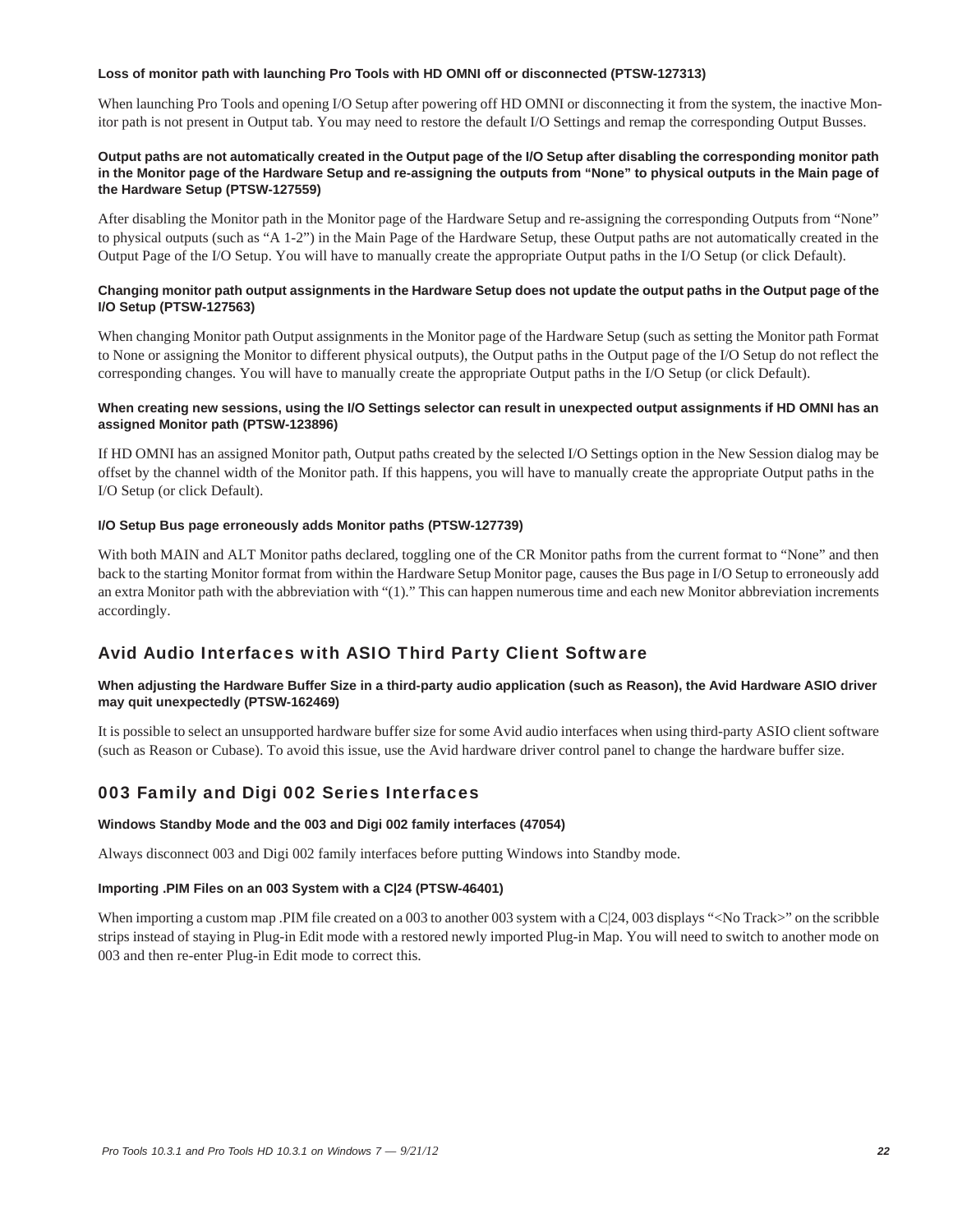#### **Pro Tools allows sample rate mismatch under certain conditions (PTSW-128230)**

When using 003 and launching Pro Tools without opening a session, and the 003 is receiving a 44.1 kHz external clock signal, setting the Clock Source to external and the Sample Rate to 88.2 kHz or 96 kHz in the Hardware Setup does not result in the expected sample rate mismatch error. If you then open a session at the currently selected Sample Rate of 88.2 kHz or 96 kHz, Pro Tools automatically reverts to Internal clock and Pro Tools functions as expected.

When using a Digi 002 and launching Pro Tools without opening a session, and the Digi 002 is receiving a 44.1 kHz external clock signal, setting the Clock Source to external and the Sample Rate to 88.2 kHz or 96 kHz in the Hardware Setup does not result in the expected sample rate mismatch error. This "un-clocked" state persists rather than reverting the Clock Source setting of Internal. If you then open a session at the currently selected Sample Rate of 88.2 kHz or 96 kHz, this state persists and you will not be able to record or play back. The session Sample Rate indicators on the 002 will be flashing, indicating an invalid clock source due to the mismatched sample rates. You will have to manually switch the Clock Source to Internal to correct this problem.

# **Pro Tools Clock Source labels have changed (PTSW-127126)**

With Digi 002 and 003, Pro Tools 8.0.3 and lower used the labels "Coaxial" and "Optical" for selecting the clock source. These labels have changed to "S/PDIF" and "ADAT." Select "S/PDIF" to clock a S/PDIF signal that is either coaxial or optical, and use "ADAT" when clocking from ADAT.

# **Sessions created in 8.0.3 or lower and opened in 8.0.4 or higher report I/O Setup change even if the I/O Setup is the same (PTSW-126886 and PTSW-126329)**

When opening sessions created in 8.0.3 or lower may report that the I/O Setup has changed. In most circumstances, this can message can be ignored. However, if the original session was created with a Digi 002 or 003 clocking to Optical S/PDIF, the Optical channel may need to be reassigned from 9–10 to 17–18.

# **Clocking to external S/PDIF requires a coaxial connection (PTSW-128283)**

When using Digi 002, you cannot clock to external S/PDIF using an optical connection. You can monitor audio using external S/PDIF optical signal only if the clock is set to Internal. You can use S/PDIF over coaxial for clocking to an external S/PDIF signal.

# **Digi 002 controller may not activate when changing the Playback Engine to Digi 002 (PTSW-131621)**

If the Current Engine is setting is changed to Digi 002 from another device, the Digi 002 controller may not activate right away. To activate the Digi 002 controller, try the following in the Peripherals dialog (Setup > Peripherals):

- Method 1—(If you do not have any other control surfaces connected to your Pro Tools system): On Ethernet Controllers page, select the Enable EUCON option and click OK. Pro Tools informs you that EUCON cannot be enabled. Click OK. The Digi 002 controller should come online.
- Method 2—(If you are already using another MIDI controller): On the MIDI Controllers page, click the Type pop-up menu for the currently active controller and reselect the controller type, then click OK. The Digi 002 controller should come online.

# Eleven Rack

# **Eleven Rack firmware updater application does not recognize Eleven Rack on 64-bit Windows 7 systems (PTSW-124537)**

On 64-bit Windows 7 systems, the Eleven Rack Firmware Updater application reports that no device can be found, and the "Update" button appears grayed out even when Eleven Rack is connected. This is a graphical issue only and does not affect the actual function of the application or the firmware. Click the "Update" button and the firmware installation should continue as normal. As always, make sure to quit Pro Tools and any other audio applications before running the updater.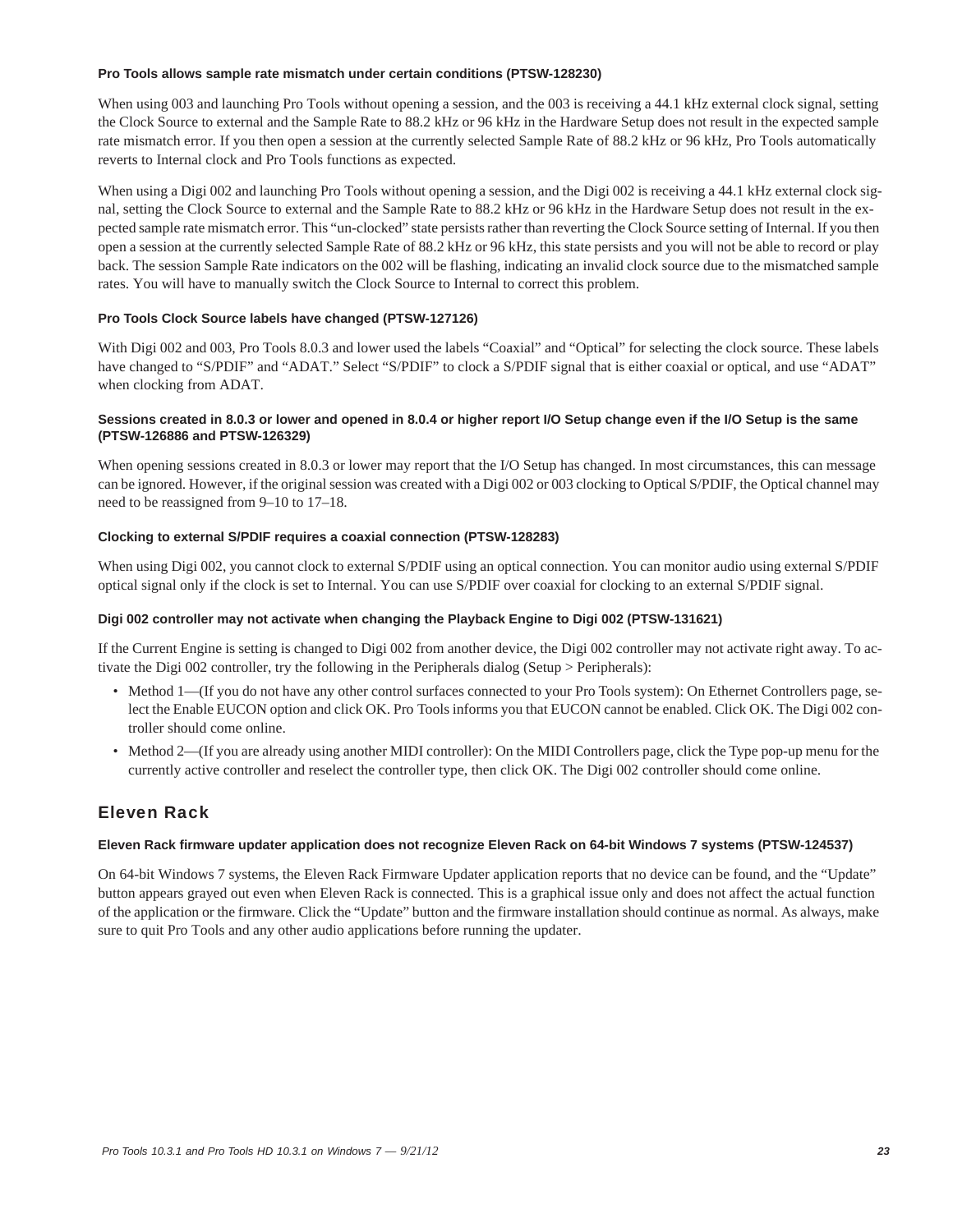# Mbox 2 Pro

#### **External clock not supported at higher sample rates with Mbox 2 Pro (PTSW-59087, PTSW-59095, PTSW-59097, PTSW-58879)**

Although Mbox 2 Pro supports sample rates of up to 96 kHz, its external clock sources (S/PDIF and Word Clock) are only supported in 44.1 and 48 kHz sample rate sessions.

#### **Transport disabled after changing sample rate of external sync source (PTSW-58879)**

If the Pro Tools Clock Source is set to S/PDIF or Word Clock, and the sample rate of your external source changes, sync will be lost and you may not be able to play back when sync resumes due to –9092 errors. This is most likely to appear if the sample rate of your external source changes while the Pro Tools transport is moving.

To avoid this condition, make sure your external source is always set to the same sample rate as Mbox 2 Pro, especially during playback.

#### **To correct this condition should it occur, do the following:**

- **1** In Pro Tools, choose Setup > Hardware and set the Clock Source to Internal
- **2** Make sure your external sync source is properly connected and at the same sample rate as Mbox 2 Pro.
- **3** In Pro Tools, choose Setup > Hardware and set the Clock Source back to the desired source (S/PDIF, Word Clock, or Internal).

### **Some machines may encounter "Audio Play Startup Deadline was Missed" errors at HW Buffer size 64 or if "Minimize Additional I/O Latency" is enabled (PTSW-28238)**

On some machines, and with Mbox 2 Pro, enabling "Ignore Errors During Playback/Record" and selecting "Minimize Additional I/O Latency" in the Playback Engine dialog, or running at a HW Buffer size of 64 samples may cause you to encounter "Audio Play Startup Deadline was Missed" errors when starting the transport. This may be compounded if the Mbox 2 Pro is synced to an external clock. If you encounter this, set your clock source to Internal and, if needed, deselect "Minimize Additional I/O Latency" and set the HW Buffer size to 128 or higher.

# Mbox 2

# **MBox 2 can have lower track counts on Windows 7 on the HP 8600**

Depending on your CPU, you may need to disable your computer's network cards in order to achieve the maximum possible track counts.

# **Audio pop through Mbox 2 outputs when enabling/disabling AC-3 Mode (63293)**

In the Mbox 2 Control Panel, checking or unchecking the option for AC-3 produces an audio pop through the analog output.

# **Mbox 2 does not support sample rates of 49 kHz or Above (63141)**

Mbox 2 does not support sample rates of 49 kHz or above due to the bandwidth limitations of USB 1.1 and the USB Controller. This is only an issue when syncing to an external S/PDIF clock that is pulled up 2% or more above a nominal 48 kHz sample rate.

# M-Audio Interfaces

#### **ASIO4All conflicts with M-Audio peripherals (PTSW-130316)**

Pro Tools may quit unexpectedly and other unexpected behavior may occur if ASIO4All is installed on a system with M-Audio peripherals connected. If this occurs, it is recommended that you either disconnect the M-Audio peripheral when using the ASIO4All driver or uninstall ASIO4All.

# **Opening the FireWire 1814 Control Panel causes computer to crash or the screen to turn blue (57675)**

The FW1814 Control Panel does not support AGP video Hardware Acceleration and Write Combining enabled. Having these items enabled can cause the computer to crash. Go to Display Properties > Settings > Advance > Troubleshoot, and set Hardware Acceleration to None, then disable "Enable write combining." When the settings have been updated, you can open the FireWire 1814 Control Panel without causing a crash.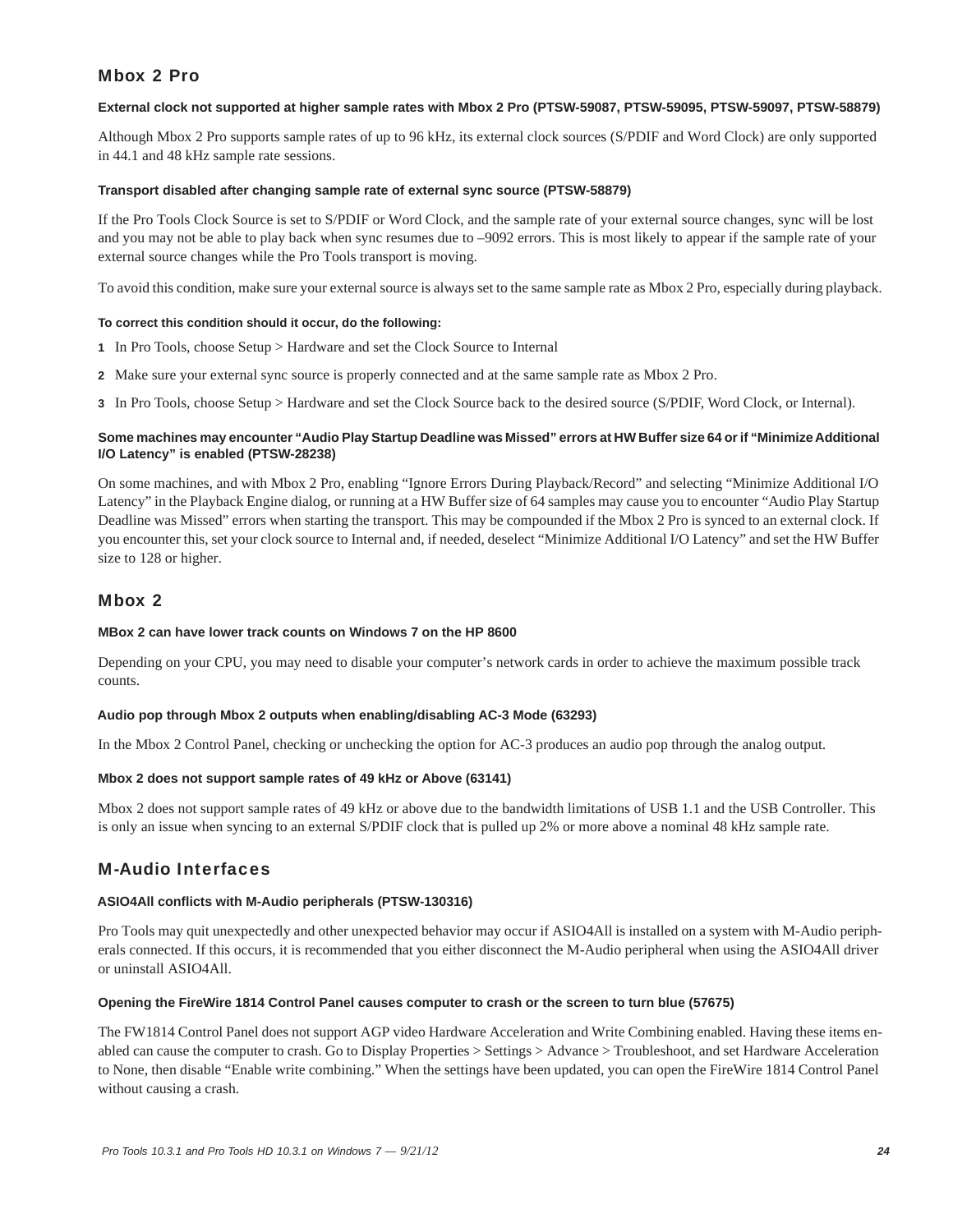#### **When external sync changes sample rates, FireWire 1814 driver can lose current sample rate (58741)**

On FireWire 1814 interfaces, when the external sync changes its sample rate, the M-Audio hardware driver can sometimes get confused about the current sample rate. For instance, the dialogue "The current playback engine does not support a sample rate of 44.1kHz" is posted when opening 48kHz session after switching Sample Rate from 48kHz to 44.1kHz and back to 48kHz on an external device with S/PDIF outs." The workaround is to get the sample rate of the external device stabilized to what you want, exit Pro Tools (to release the M-Audio driver completely), then restart Pro Tools and open your session.

# **M-Audio Delta Driver Control Panel defaults to no audio output because the output faders are set to –Infinity (minus infinity) (60160)**

The Delta driver Control Panel defaults to no output fader gain because the output faders are set to –Infinity (minus infinity). To hear audio, you need to change the gain in the Control Panel.

### **M-Audio FireWire devices can fully reset or hang when device is locked to external device via SPDIF and sample rate is changed to a higher sample rate (59481)**

If an M-Audio FireWire device is locked to an external device via SPDIF, changing the sample rate of the external from 44.1k/48k to 88.2k/96k while Pro Tools is open, will cause the FireWire device to perform a full reset causing Pro Tools to become non-responsive. The workaround is to make sample rate changes prior to launching Pro Tools.

# **M-Audio hardware compatibility with Sony VAIO machine (58084)**

There are known compatibility issues with installing M-Audio hardware drivers on some types of Sony VAIO computers. Please refer to the M-Audio customer support site for the latest updates on system compatibility.

# **Compatibility with wireless network card and M-Audio hardware (58435)**

Using a wireless networking card with Pro Tools can cause noise to be output from your hardware. To avoid this, you should disable your wireless networking card.

#### **Pro Tools loads until "DAE Loaded" message, but never launches (56701)**

With M-Audio devices, disabling all of the Inputs and Outputs in the M-Audio Control Panel can cause Pro Tools to not launch. Go to the M-Audio Control Panel and make sure the S/PDIF or Analog Inputs and Outputs are enabled before launching Pro Tools.

# **Pro Tools application freezes after disconnecting M-Audio device (58951 and 95255)**

If an M-Audio device is disconnected while Pro Tools is running, Pro Tools will let you save the session, but will freeze during quit. In general, do not disconnect M-Audio devices while Pro Tools is running. If for some reason the device gets disconnected, the current session can be saved normally. However, Pro Tools may need to be forced to quit afterwards by using Alt+F4 or Control+Alt+Delete. After a forced shut down, Pro Tools can be re-launched as long as the M-Audio device has been reconnected. The host computer does not need to be rebooted in this case.

# ASIO Audio Interfaces

# **Pops and clicks can occur when using third-party ASIO audio interfaces with Pro Tools (PTSW-132084)**

Note that audible pops and clicks can occur when using some third-party audio interfaces even if Error Suppression is disabled. Try increasing the Hardware Buffer size for the device to avoid this problem.

# **Pro Tools cannot locate installed ASIO hardware on launch (PTSW-132125)**

There are known issues with some third-party ASIO devices not being recognized by Pro Tools 10.x. For a list of third-party hardware compatibility issues, please visit the website (www.avid.com).